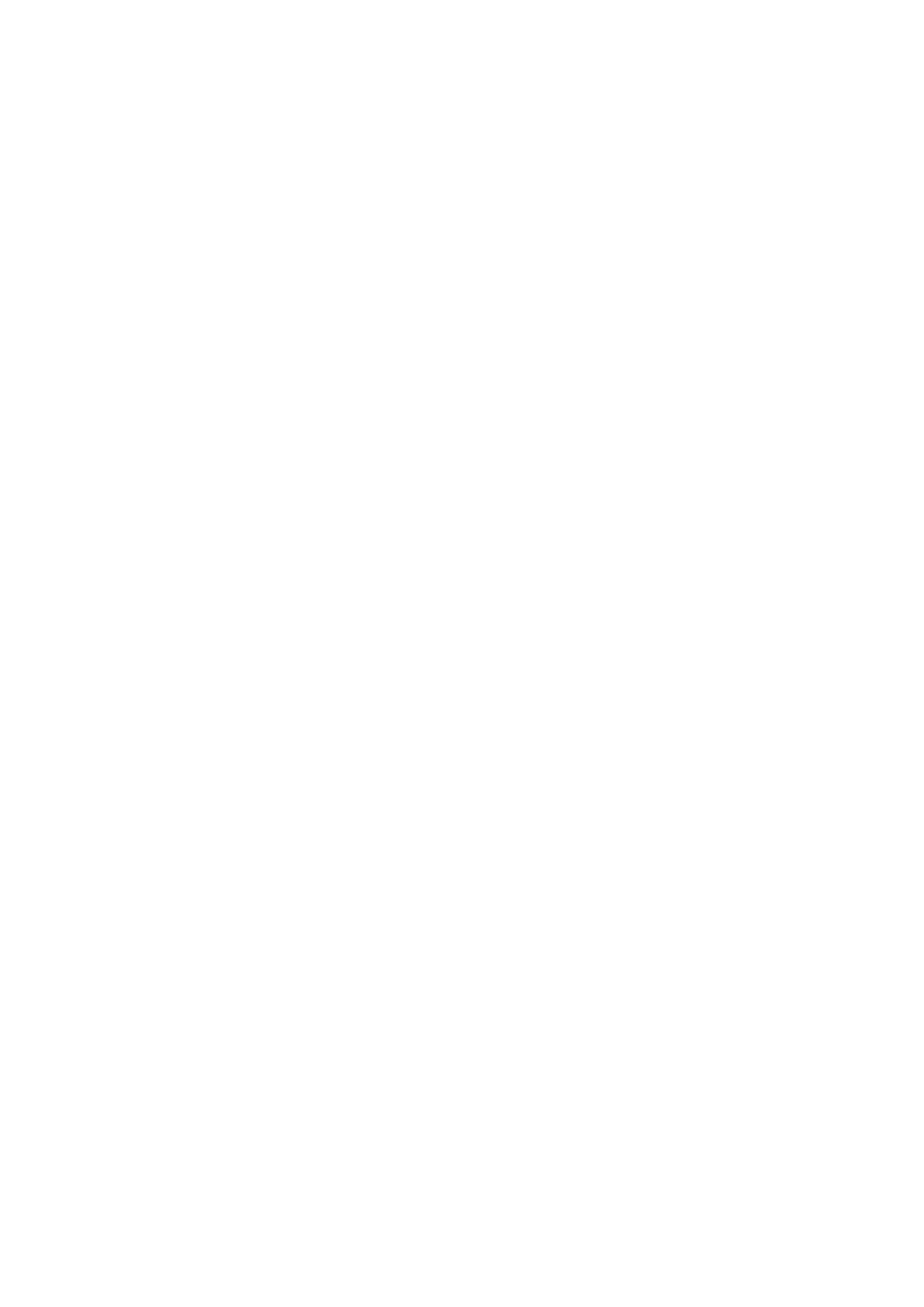## **Contents**

| Element 2:        |                                                                  |  |
|-------------------|------------------------------------------------------------------|--|
|                   | 2.1                                                              |  |
|                   |                                                                  |  |
| Element 1:        |                                                                  |  |
|                   | 11                                                               |  |
|                   |                                                                  |  |
| Element 1:        |                                                                  |  |
|                   | 1.1                                                              |  |
|                   | 1.2                                                              |  |
|                   | 1.3                                                              |  |
| Element 2:        |                                                                  |  |
|                   | 2.1                                                              |  |
|                   | 2.2                                                              |  |
|                   | 2.3                                                              |  |
|                   | 2.4                                                              |  |
|                   | 2.5                                                              |  |
| Element 3:        |                                                                  |  |
|                   | 3.1                                                              |  |
|                   | 3.2                                                              |  |
|                   | 3.3<br>3.4                                                       |  |
|                   | 3.5                                                              |  |
|                   |                                                                  |  |
| <b>Element 4:</b> | 4.1                                                              |  |
|                   | 4.2                                                              |  |
| Element 5:        |                                                                  |  |
|                   | 5.1                                                              |  |
|                   | 5.2                                                              |  |
|                   | 5.3                                                              |  |
|                   | 5.4                                                              |  |
| Element 6:        |                                                                  |  |
|                   | Water Sensitive Urban Design - Mains Water Consumption 12<br>6.1 |  |
|                   | 6.2 Water Sensitive Urban Design - Stormwater Quality 12         |  |
|                   | 6.3                                                              |  |
|                   | 6.4                                                              |  |
|                   | 6.5                                                              |  |
|                   | 6.6<br>6.7                                                       |  |
|                   | 6.8                                                              |  |
|                   | 6.9                                                              |  |
| Element 7:        |                                                                  |  |
|                   | 7.1                                                              |  |
|                   | 7.2                                                              |  |
|                   | 7.3                                                              |  |
|                   | 7.4                                                              |  |
|                   | 7.5                                                              |  |
|                   | 7.6                                                              |  |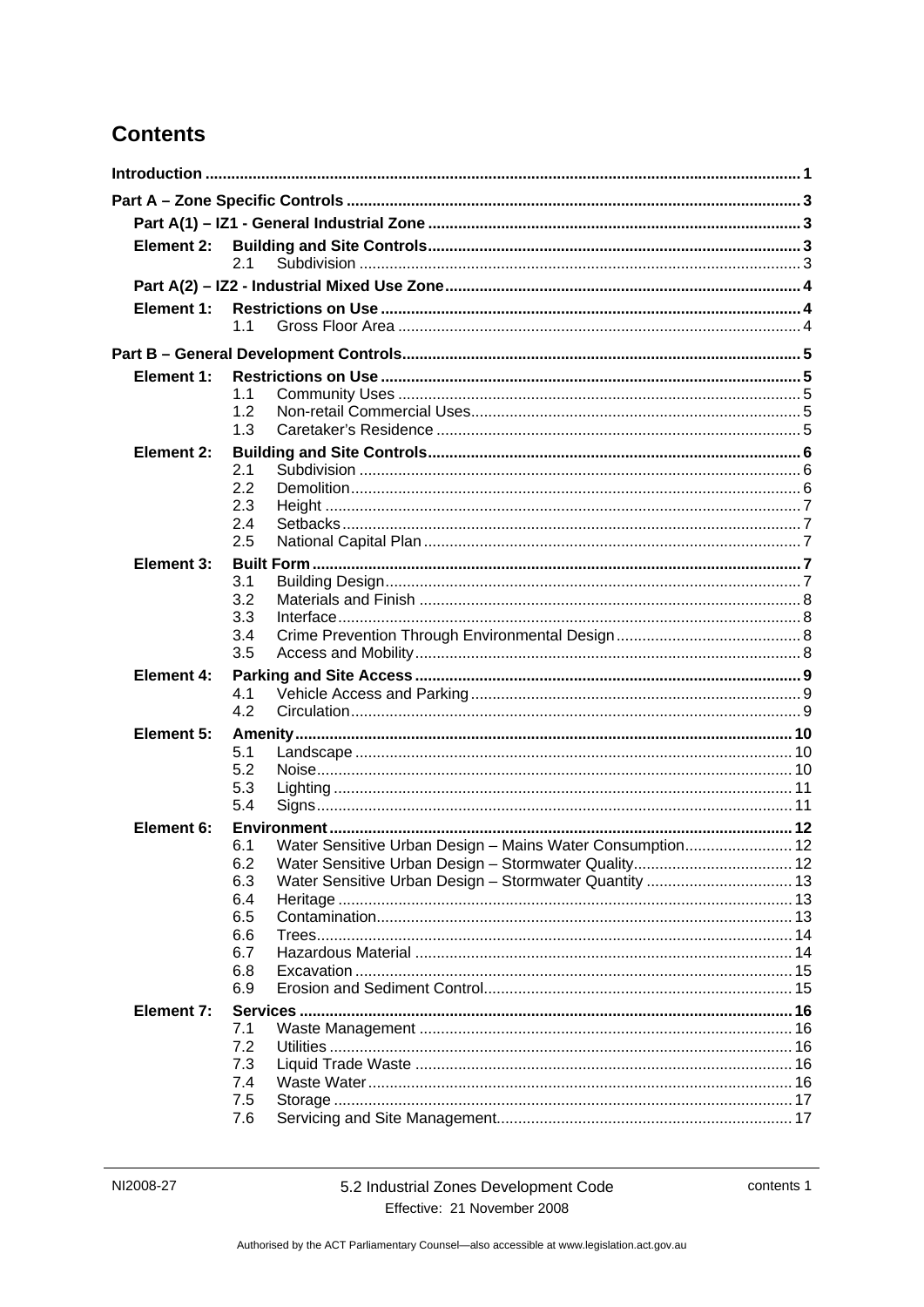| 1.1 Shops in West Fyshwick and Griffith Section 26 (part) (Figure 1)  18 |  |
|--------------------------------------------------------------------------|--|
|                                                                          |  |
|                                                                          |  |
|                                                                          |  |
|                                                                          |  |
|                                                                          |  |
|                                                                          |  |
|                                                                          |  |
|                                                                          |  |
|                                                                          |  |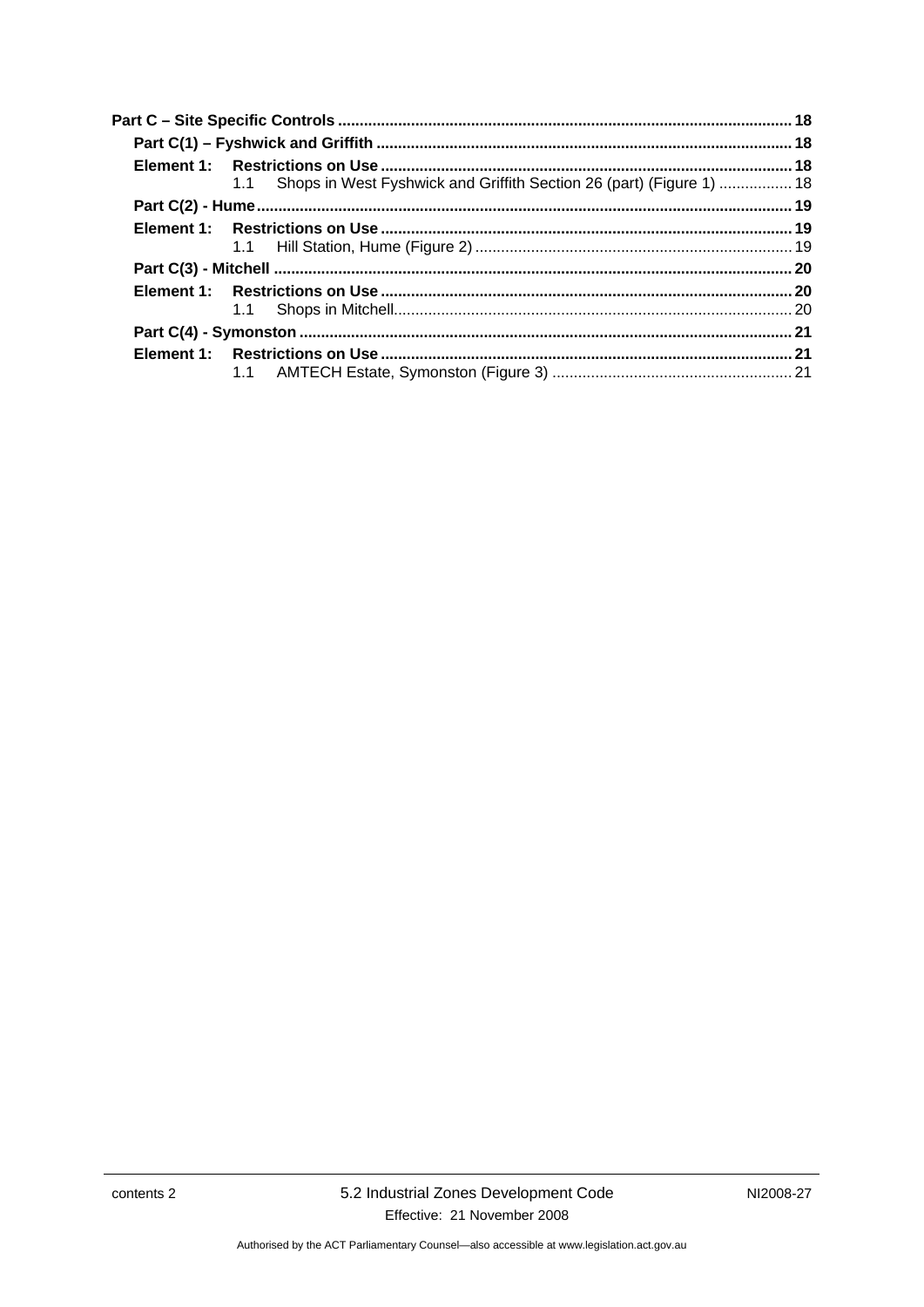## <span id="page-4-0"></span>**Introduction**

#### **Application of this code**

This Development Code applies to all development in the Industrial Zones identified in the zones' development table as being within the code, merit and impact assessment tracks.

#### **Purpose of codes**

Codes provide additional planning, design and environmental controls to support the zone objectives and assessable uses in the development tables.

The Codes are used by the Authority to assess development applications. The Codes therefore also provide guidance to intending applicants in designing their developments and preparing their development applications.

Each Code's controls are expressed as either **rules**, which are generally quantitative, or as qualitative **criteria**.

- Proposals in the **code track** must comply with all rules relevant to the development.
- Proposals in the **merit track** and **impact track** have the option to comply with the rules or criteria, unless the rule is mandatory. Where it is proposed to meet the criteria, the onus is on the applicant to demonstrate, by supporting plans and written documentation, that the proposed development satisfies the criteria and therefore the intent of the element.
- Proposals in the **impact track** also have the option to justify any non-compliance with the rules and the criteria, unless the rule is mandatory. Where it is proposed to not meet the rules and the criteria, the onus is on the applicant to justify the non-compliance by demonstrating that the proposed development is consistent with the relevant principles of the Statement of Strategic Directions. Supporting plans and written documentation, providing consideration of the relevant Intents of the Code and the Zone objectives*,* are to accompany the development application.

#### **Structure of codes**

The Industrial Zones Development Code is divided into three Parts:

**Part A – Zone Specific Controls** provide any specific controls for each Industrial Zone (IZ1 General Industrial Zones, and IZ2 Industrial Mixed Use).

**Part B – General Development Controls** provide general controls that are applicable to all Industrial Zones.

**Part C – Site Specific Controls** provide any additional specific controls for particular industrial areas or sites. [Care is needed to check whether any specific controls apply to individual sites]

Each Part is divided into sections referred to as **Elements,** although each Part may not include provisions for every Element. The Elements describe the various issues for consideration:

- 1. Restrictions on Use
- 2. Building and Site Controls
- 3. Built Form
- 4. Parking and Site Access
- 5. Amenity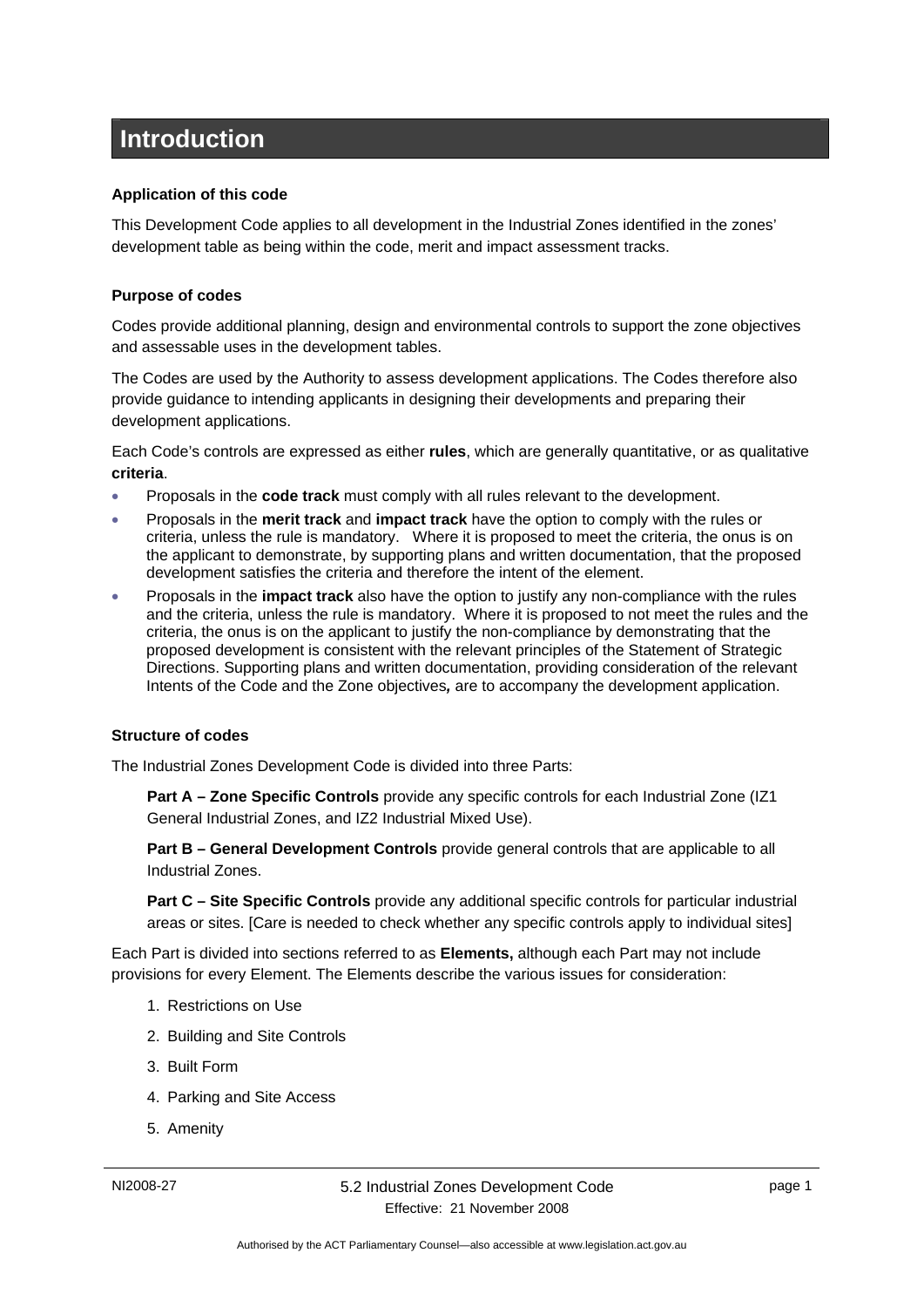- 6. Environment
- 7. Services

Each Element consists of Intents and Items under which are Rules and Criteria.

**Intent** describes the purpose of the development controls

**Rules** provide the quantitative, or definitive, controls for development

**Criteria** provide the qualitative controls for development

In some instances, there are rules that are mandatory. For clarity of use, the mandatory rules are emphasized by the following words: **"This is a mandatory requirement. There is no applicable criterion"**. Non-compliance with these provisions will result in the refusal of a development application. Conversely, the words **"There is no applicable rule"** is used when controls cannot be quantitative or definitive and only criteria exist.

Any application of a **General Code** to a development proposal is identified as part of the relevant rule or criteria.

Where more than one type of Code applies to a development, the order of precedence when there is inconsistency of provisions between Codes, as defined by the Act, is **Precinct Code**, then **Development Code**, and then **General Code**.

### **Further information**

Please refer to the Development Application Guide, for more information on preparing applications under the Territory Plan, including the use of assessment codes.

#### **Abbreviations**

GFA = gross floor area  $m^2$  = metres squared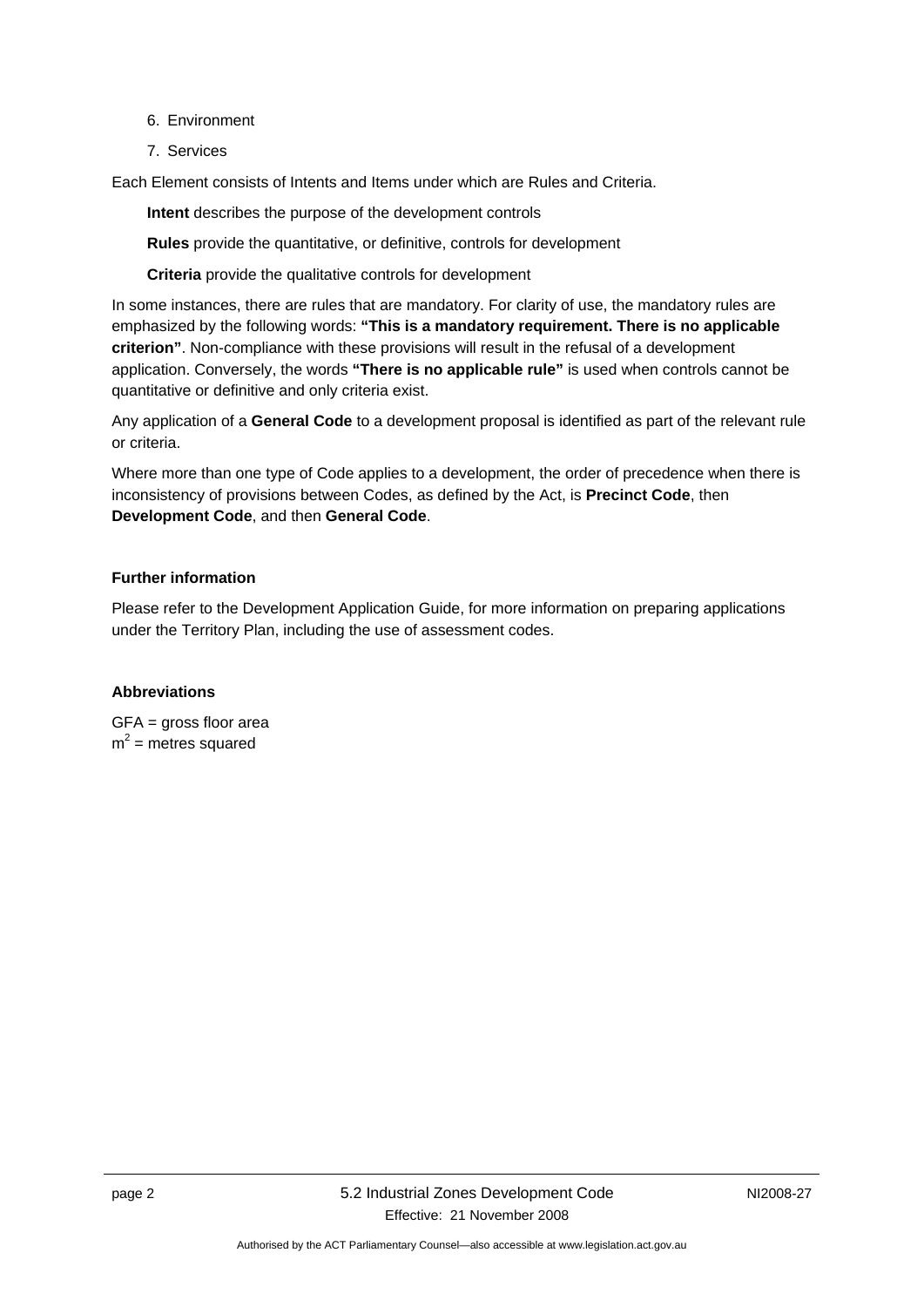## <span id="page-6-0"></span>**Part A – Zone Specific Controls**

Part A provides the detailed development controls for each Industrial Zone (IZ1 – General Industrial Zone and IZ2 – Industrial Mixed Use).

## **Part A(1) – IZ1 - General Industrial Zone**

## **Element 2: Building and Site Controls**

### **Intent:**

a) To ensure use in Industrial Zones provides for a wide range of industrial uses on large blocks

| <b>Rules</b>                                                                                                    | <b>Criteria</b>                                                       |
|-----------------------------------------------------------------------------------------------------------------|-----------------------------------------------------------------------|
| <b>Subdivision</b><br>2.1                                                                                       |                                                                       |
| R1                                                                                                              |                                                                       |
| Unless stated otherwise in the lease, or where<br>located within AMTECH Estate, Symonston<br>$(Figure 3)$ :     | This is a mandatory requirement. There is no<br>applicable criterion. |
| the minimum block size for blocks<br>a)<br>subdivided from existing leases is 5000 $m2$                         |                                                                       |
| b)<br>an existing lease is not to be subdivided<br>under the Unit Titles Act 2001 into more<br>than five units. |                                                                       |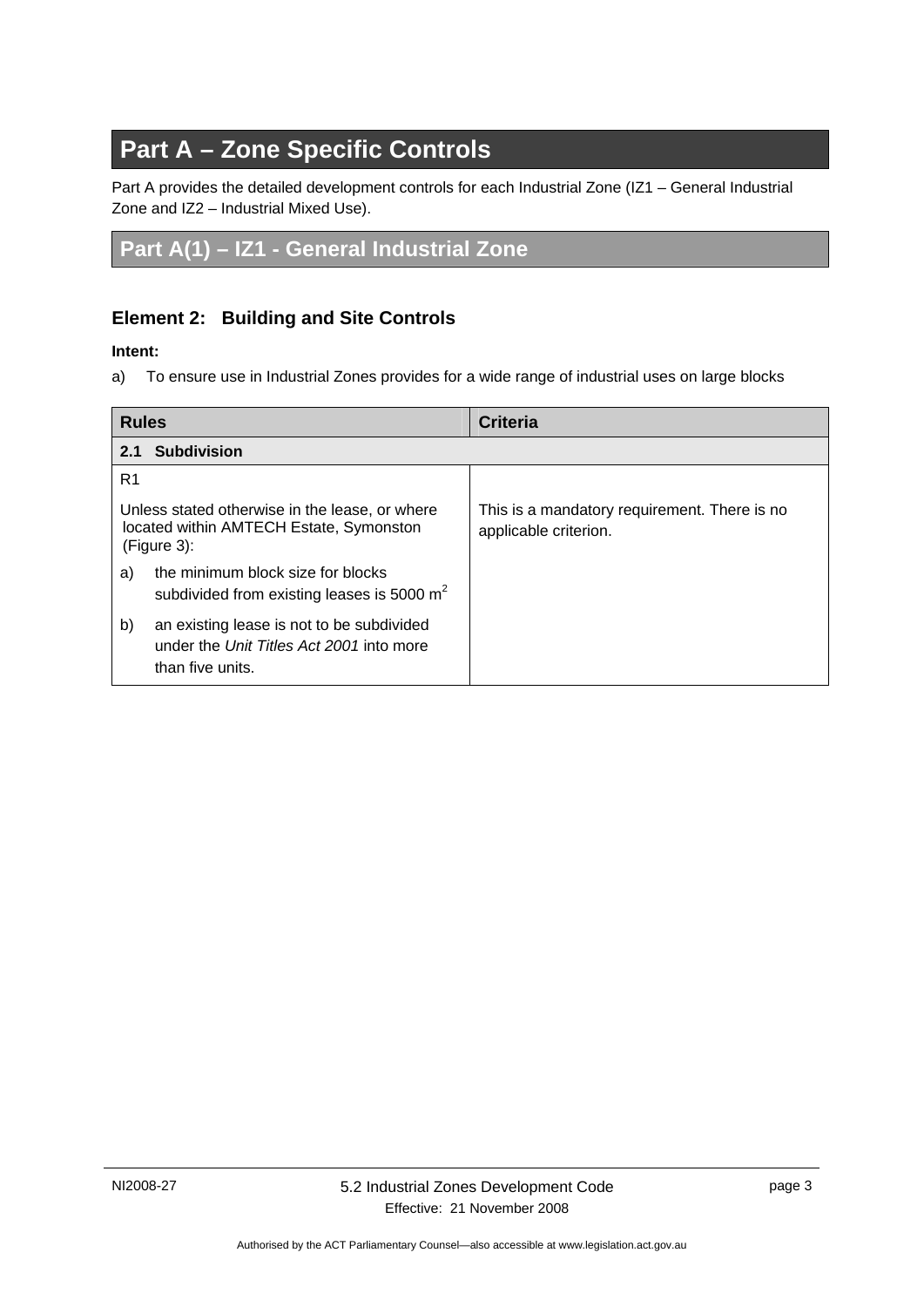## <span id="page-7-0"></span>**Part A(2) – IZ2 - Industrial Mixed Use Zone**

## **Element 1: Restrictions on Use**

#### **Intent:**

a) To provide for complementary commercial services to meet the needs of the Industrial Zones while protecting the viability of commercial centres through limited size and nature of uses

| <b>Rules</b>                                                                                       | <b>Criteria</b>                                                       |  |
|----------------------------------------------------------------------------------------------------|-----------------------------------------------------------------------|--|
| <b>Gross Floor Area</b><br>1.1                                                                     |                                                                       |  |
| R <sub>2</sub>                                                                                     |                                                                       |  |
| Other than in West Fyshwick (Figure 1), the<br>maximum Gross Floor Area per shop is as<br>follows: | This is a mandatory requirement. There is no<br>applicable criterion. |  |
| supermarket or shop selling food: 200 m <sup>2</sup><br>a)                                         |                                                                       |  |
| b)<br>other shops, except for bulky goods<br>retailing: $3000 \text{ m}^2$                         |                                                                       |  |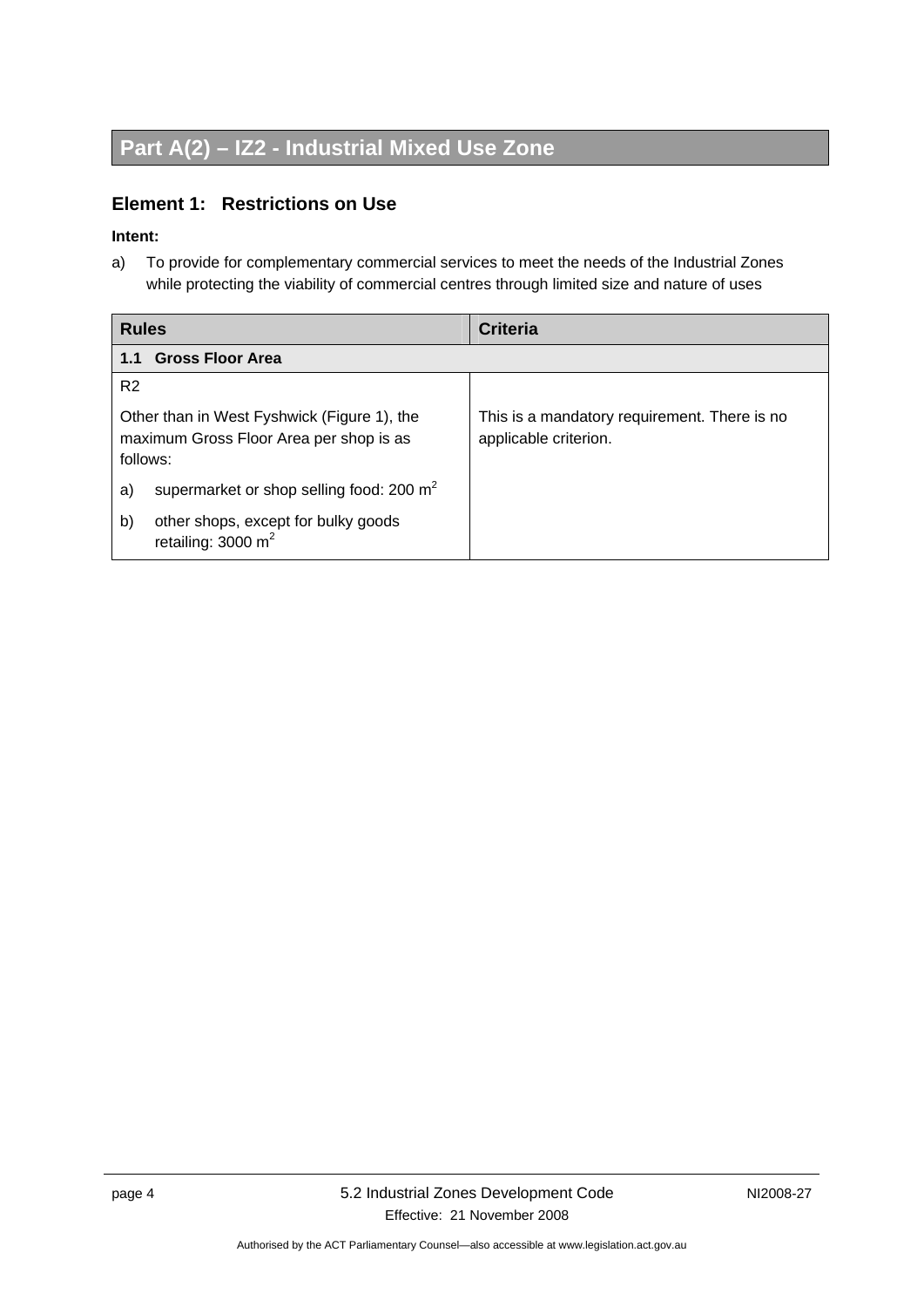## <span id="page-8-0"></span>**Part B – General Development Controls**

Part B provides the general development controls applicable to all Industrial Zones.

### **Element 1: Restrictions on Use**

#### **Intent:**

- a) To provide for sufficient land to meet the industrial needs of the ACT
- b) To ensure that uses ancillary to the Industrial Zone remain subordinate to primary uses and ensure an appropriate level of amenity for users

| <b>Rules</b>                                                                                             | <b>Criteria</b>                                                                                                                                                           |  |
|----------------------------------------------------------------------------------------------------------|---------------------------------------------------------------------------------------------------------------------------------------------------------------------------|--|
| 1.1 Community Uses                                                                                       |                                                                                                                                                                           |  |
|                                                                                                          | C <sub>3</sub>                                                                                                                                                            |  |
| There is no applicable rule.                                                                             | Community uses are to be considered only where<br>it is demonstrated that the proposed use does not<br>jeopardise the use of surrounding land for<br>industrial purposes. |  |
|                                                                                                          | C <sub>4</sub>                                                                                                                                                            |  |
| There is no applicable rule.                                                                             | An application for community uses demonstrates<br>that the proposed use:                                                                                                  |  |
|                                                                                                          | services the needs of the local workforce, or<br>a)                                                                                                                       |  |
|                                                                                                          | b)<br>requires a scale of building or level of<br>amenity that is not compatible with other<br>available land.                                                            |  |
| 1.2 Non-retail Commercial Uses                                                                           |                                                                                                                                                                           |  |
| R <sub>5</sub>                                                                                           |                                                                                                                                                                           |  |
| The total GFA of any individual or combination of<br>the following must not exceed 2000 $m^2$ per lease: | This is a mandatory requirement. There is no<br>applicable criterion.                                                                                                     |  |
| a)<br>business agency                                                                                    |                                                                                                                                                                           |  |
| financial establishment<br>b)                                                                            |                                                                                                                                                                           |  |
| office<br>c)                                                                                             |                                                                                                                                                                           |  |
| d)<br>public agency.                                                                                     |                                                                                                                                                                           |  |
| <b>Caretaker's Residence</b><br>1.3                                                                      |                                                                                                                                                                           |  |
|                                                                                                          | C <sub>6</sub>                                                                                                                                                            |  |
| There is no applicable rule.                                                                             | Residential amenity is provided, through solar<br>access, privacy, noise attenuation and security<br>measures.                                                            |  |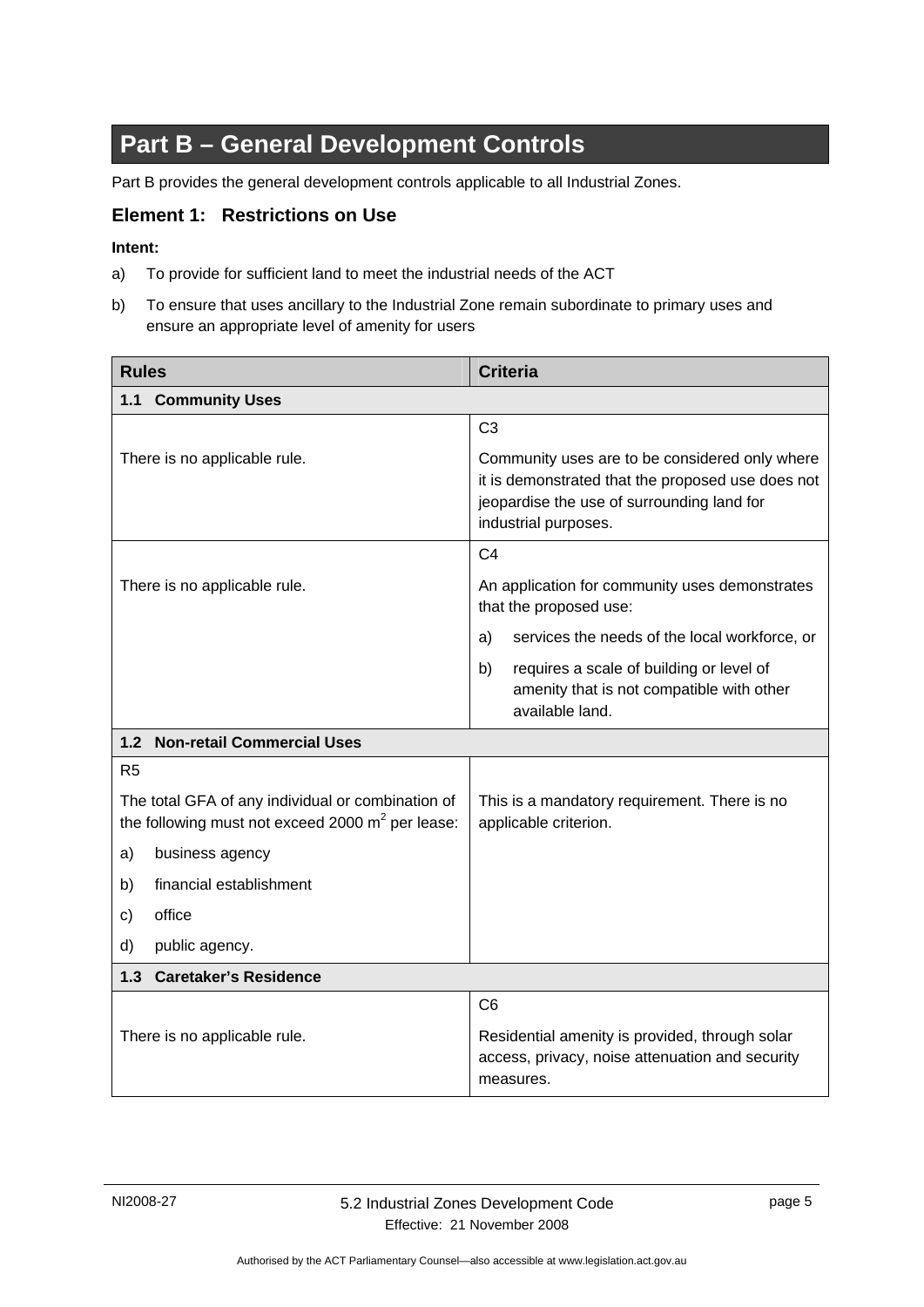## <span id="page-9-0"></span>**Element 2: Building and Site Controls**

### **Intent:**

a) To provide for building and site development of a scale appropriate to an industrial area while being responsive to interfaces and relationships with other buildings and land uses

| <b>Rules</b>                                                                                                                                                                                                                                       |                                                                                                                                                                                             | <b>Criteria</b>                                                                                                                                                                                    |
|----------------------------------------------------------------------------------------------------------------------------------------------------------------------------------------------------------------------------------------------------|---------------------------------------------------------------------------------------------------------------------------------------------------------------------------------------------|----------------------------------------------------------------------------------------------------------------------------------------------------------------------------------------------------|
| <b>Subdivision</b><br>2.1                                                                                                                                                                                                                          |                                                                                                                                                                                             |                                                                                                                                                                                                    |
| R7                                                                                                                                                                                                                                                 |                                                                                                                                                                                             |                                                                                                                                                                                                    |
| Subdivision is only permitted where:                                                                                                                                                                                                               |                                                                                                                                                                                             | This is a mandatory requirement. There is no                                                                                                                                                       |
| a)                                                                                                                                                                                                                                                 | it is part of a development application for<br>another assessable development                                                                                                               | applicable criterion.                                                                                                                                                                              |
| b)                                                                                                                                                                                                                                                 | it is demonstrated that any residual block<br>can accommodate another assessable<br>development designed in accordance with<br>the relevant section of this Code.                           |                                                                                                                                                                                                    |
| R <sub>8</sub>                                                                                                                                                                                                                                     |                                                                                                                                                                                             |                                                                                                                                                                                                    |
| A subdivision of a lease under the Unit Titles Act<br>2001 may be approved only where the lease<br>expressly provides for the number of units<br>provided for in the proposed subdivision.                                                         |                                                                                                                                                                                             | This is a mandatory requirement. There is no<br>applicable criterion.                                                                                                                              |
| R <sub>9</sub>                                                                                                                                                                                                                                     |                                                                                                                                                                                             |                                                                                                                                                                                                    |
| Urban infrastructure designs are in accordance<br>with the Design Standards for Urban<br>Infrastructure (ACT Department of Urban<br>Services).                                                                                                     |                                                                                                                                                                                             | This is a mandatory requirement. There is no<br>applicable criterion.                                                                                                                              |
|                                                                                                                                                                                                                                                    | 2.2 Demolition                                                                                                                                                                              |                                                                                                                                                                                                    |
| R <sub>10</sub>                                                                                                                                                                                                                                    |                                                                                                                                                                                             | C10                                                                                                                                                                                                |
| In accordance with section 148 of the Planning<br>and Development Act 2007, the application is<br>accompanied by a Statement of Endorsement<br>from utility provider (including water, sewerage,<br>stormwater, electricity and gas) stating that: |                                                                                                                                                                                             | If a Statement of Endorsement is not provided the<br>application will be referred to relevant utility<br>provider in accordance with the requirements of<br>the Planning and Development Act 2007. |
| a)                                                                                                                                                                                                                                                 | All network infrastructure on or immediately<br>adjacent the site has been identified on the<br>plan                                                                                        |                                                                                                                                                                                                    |
| b)                                                                                                                                                                                                                                                 | All potentially hazardous substances and<br>conditions (associated with or resulting from<br>the demolition process) that may constitute<br>a risk to utility services have been identified |                                                                                                                                                                                                    |
| C)                                                                                                                                                                                                                                                 | All required network disconnections have<br>been identified and the disconnection works<br>comply with utility requirements                                                                 |                                                                                                                                                                                                    |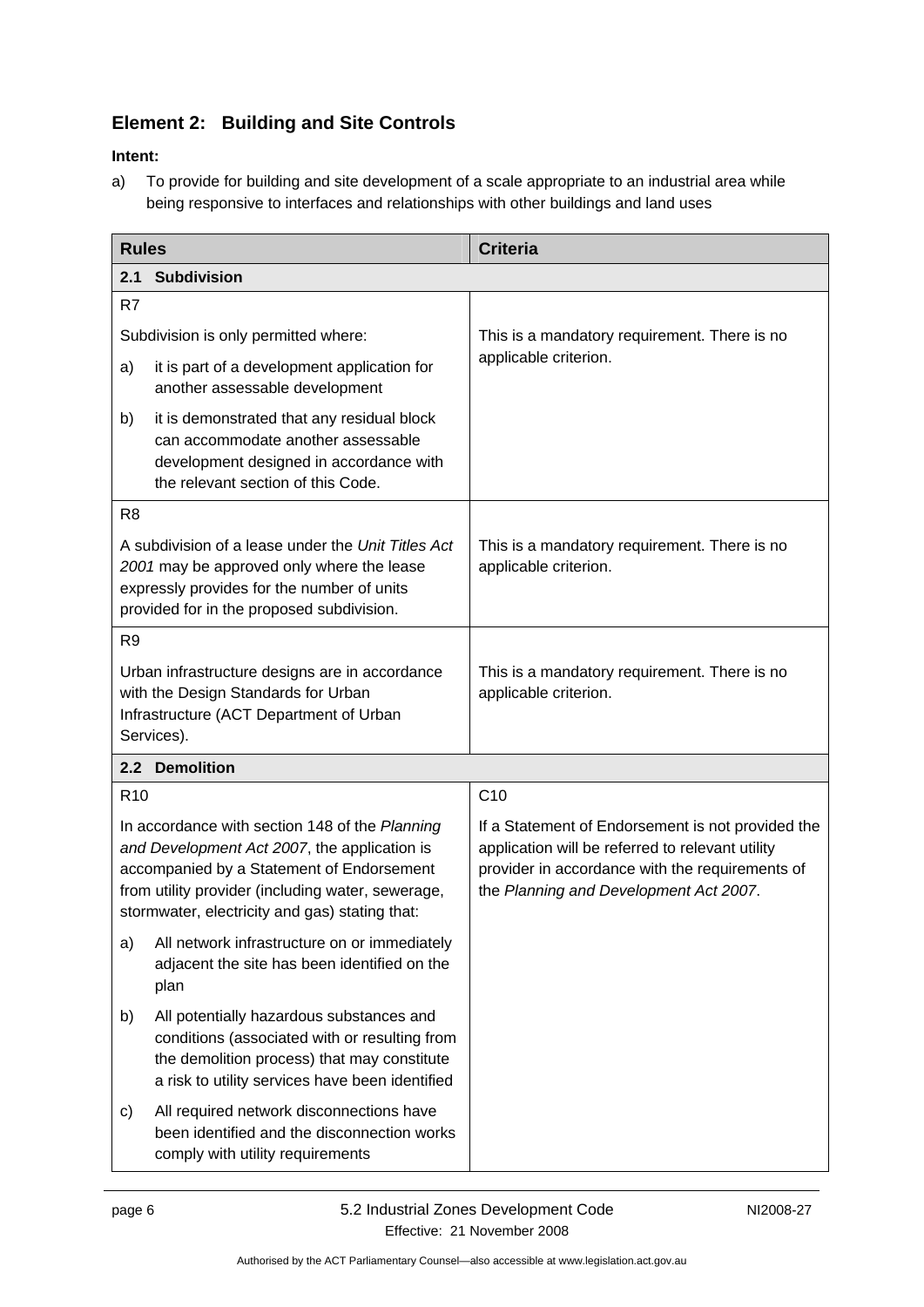<span id="page-10-0"></span>

| <b>Rules</b>                                                                                                                                     |  | <b>Criteria</b>                                                                                                                                                                                                         |
|--------------------------------------------------------------------------------------------------------------------------------------------------|--|-------------------------------------------------------------------------------------------------------------------------------------------------------------------------------------------------------------------------|
| All works associated with the demolition<br>d)<br>comply with and are in accordance with<br>utility asset access and protection<br>requirements. |  |                                                                                                                                                                                                                         |
| 2.3<br>Height                                                                                                                                    |  |                                                                                                                                                                                                                         |
| R <sub>11</sub>                                                                                                                                  |  | C <sub>11</sub>                                                                                                                                                                                                         |
| The maximum height of any wall of the building is<br>12 metres above ground level.                                                               |  | Minor increases in height may be considered<br>where it is an integral part of the architectural<br>design of the building and the scale is compatible<br>with the industrial area.                                     |
| 2.4 Setbacks                                                                                                                                     |  |                                                                                                                                                                                                                         |
|                                                                                                                                                  |  | C <sub>12</sub>                                                                                                                                                                                                         |
| There is no applicable rule.                                                                                                                     |  | Front and side boundary setbacks provide an<br>acceptable design solution for the development of<br>the site and are not detrimental to the visual<br>relationship with adjoining buildings or the<br>streetscape.      |
| <b>National Capital Plan</b><br>2.5                                                                                                              |  |                                                                                                                                                                                                                         |
|                                                                                                                                                  |  | C <sub>13</sub>                                                                                                                                                                                                         |
| There is no applicable rule.                                                                                                                     |  | Where a development is subject to Special<br>Requirements under the National Capital Plan<br>(including any relevant Development Control<br>Plan) the development is not inconsistent with the<br>Special Requirements. |

## **Element 3: Built Form**

**Intent:** 

a) To provide for visual interest and articulation of buildings, and ensure legible development

*Note: Under the Building Act 2004 buildings need to meet the requirements of the Building Code of Australia. For certain classes of buildings, this will include prescribed energy requirements.* 

| <b>Rules</b>                                                     | <b>Criteria</b>                                                                                                                                                                                                       |  |
|------------------------------------------------------------------|-----------------------------------------------------------------------------------------------------------------------------------------------------------------------------------------------------------------------|--|
| <b>Building Design</b><br>3.1                                    |                                                                                                                                                                                                                       |  |
| R <sub>14</sub>                                                  | C <sub>14</sub>                                                                                                                                                                                                       |  |
| External service equipment must be screened<br>from public view. | External service equipment must be integrated<br>into the building design.                                                                                                                                            |  |
| There is no applicable rule.                                     | C <sub>15</sub><br>The elevations of all buildings facing roads should<br>contribute to the quality of the streetscape through<br>well-designed buildings that respect adjoining<br>buildings and street landscaping. |  |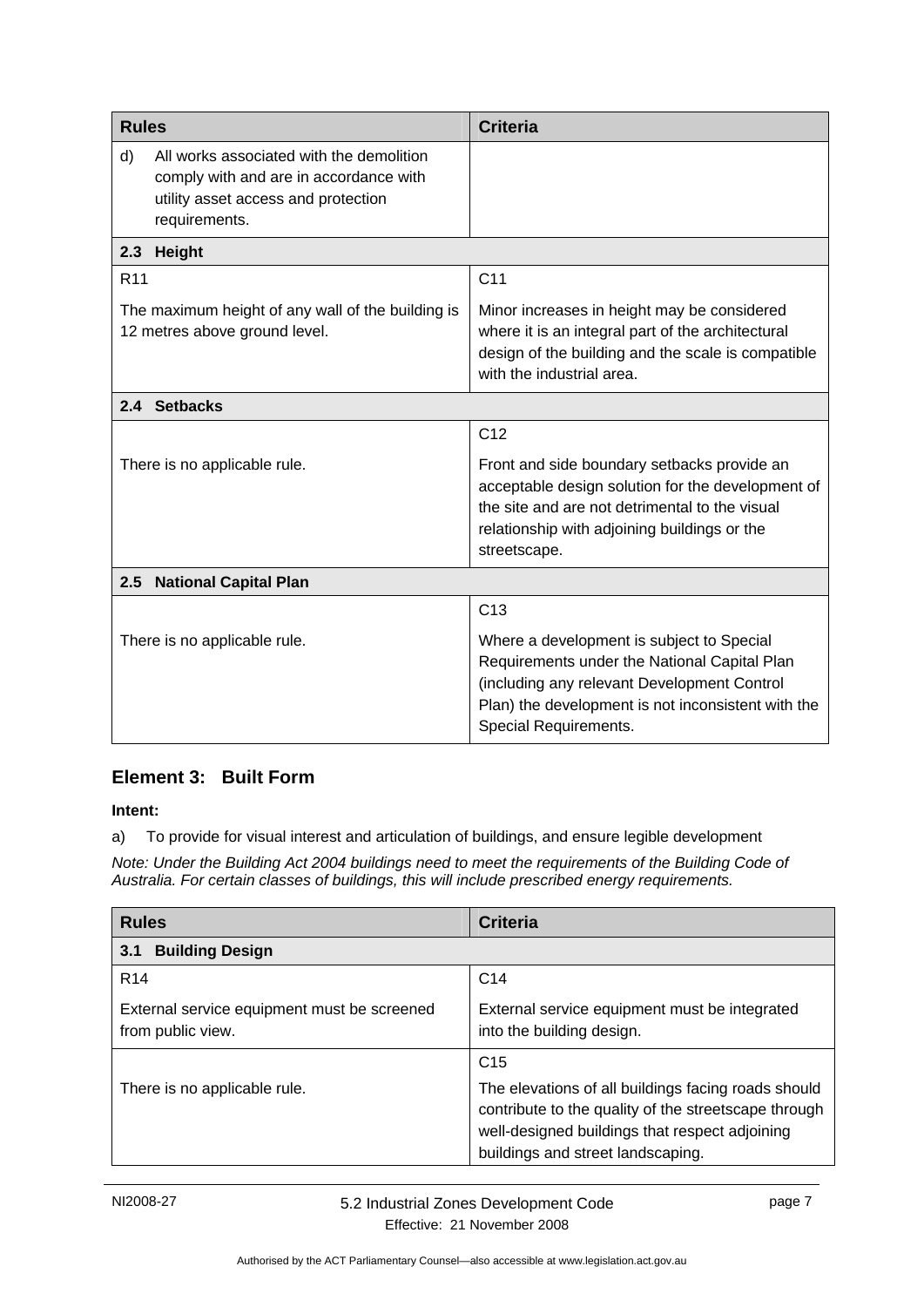<span id="page-11-0"></span>

| <b>Rules</b>                                                                                                         | <b>Criteria</b>                                                                                                                                       |  |
|----------------------------------------------------------------------------------------------------------------------|-------------------------------------------------------------------------------------------------------------------------------------------------------|--|
|                                                                                                                      | C <sub>16</sub>                                                                                                                                       |  |
| There is no applicable rule.                                                                                         | The proposal identifies opportunities for retrofitting<br>of existing buildings where appropriate.                                                    |  |
| 3.2 Materials and Finish                                                                                             |                                                                                                                                                       |  |
|                                                                                                                      | C <sub>17</sub>                                                                                                                                       |  |
| There is no applicable rule.                                                                                         | The roof and/or wall finish is of low reflectivity and<br>not white or off-white or untreated metal.                                                  |  |
| R <sub>18</sub>                                                                                                      | C <sub>18</sub>                                                                                                                                       |  |
| External walls are clad with durable materials,<br>such as masonry, fibre cement sheeting or pre-<br>finished metal. | Where practicable, materials are chosen to<br>increase the sustainability of the building and the<br>built environment.                               |  |
|                                                                                                                      | C <sub>19</sub>                                                                                                                                       |  |
| There is no applicable rule.                                                                                         | Materials colours and textures are compatible<br>within any development and should contribute to<br>the built character of the adjoining development. |  |
| 3.3 Interface                                                                                                        |                                                                                                                                                       |  |
|                                                                                                                      | C <sub>20</sub>                                                                                                                                       |  |
| There is no applicable rule.                                                                                         | Public access to shops and offices ancillary to<br>industrial buildings provide legible and safe<br>entries, located to the front of buildings.       |  |
|                                                                                                                      | C <sub>21</sub>                                                                                                                                       |  |
| There is no applicable rule.                                                                                         | Fencing visible from the public domain is<br>compatible with the predominant building on the<br>site, and is at least 50% transparent.                |  |
| 3.4 Crime Prevention Through Environmental Design                                                                    |                                                                                                                                                       |  |
|                                                                                                                      | C <sub>22</sub>                                                                                                                                       |  |
| There is no applicable rule.                                                                                         | The development meets the requirements of the<br>Crime Prevention Through Environmental Design<br>General Code.                                       |  |
| 3.5 Access and Mobility                                                                                              |                                                                                                                                                       |  |
|                                                                                                                      | C <sub>23</sub>                                                                                                                                       |  |
| There is no applicable rule.                                                                                         | The development meets the requirements of the<br>Access and Mobility General Code.                                                                    |  |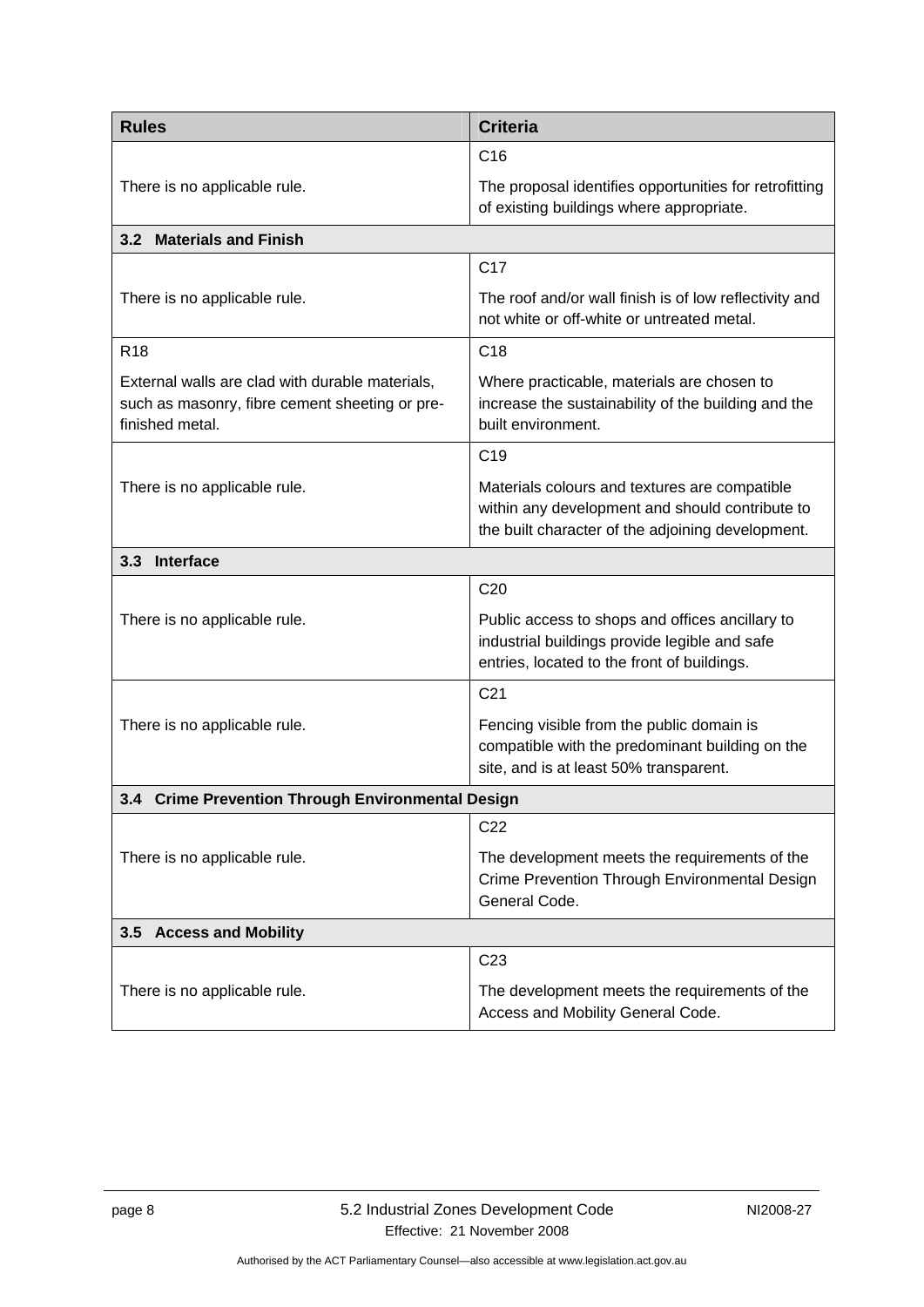## <span id="page-12-0"></span>**Element 4: Parking and Site Access**

#### **Intent:**

a) To provide for safe and efficient access, circulation and parking facilities for vehicles and pedestrians

| <b>Rules</b>                                                                                                                                                                                                                                              | <b>Criteria</b>                                                                                                                                             |  |  |  |
|-----------------------------------------------------------------------------------------------------------------------------------------------------------------------------------------------------------------------------------------------------------|-------------------------------------------------------------------------------------------------------------------------------------------------------------|--|--|--|
| <b>Vehicle Access and Parking</b><br>4.1                                                                                                                                                                                                                  |                                                                                                                                                             |  |  |  |
|                                                                                                                                                                                                                                                           | C <sub>24</sub>                                                                                                                                             |  |  |  |
| There is no applicable rule.                                                                                                                                                                                                                              | Driveways and pedestrian entrances to the site<br>are clearly visible from the front site boundary.                                                         |  |  |  |
| R <sub>25</sub>                                                                                                                                                                                                                                           | C <sub>25</sub>                                                                                                                                             |  |  |  |
| No direct vehicular access to Canberra Avenue,<br>the Monaro Highway and Flemington Road. Any<br>vehicular access to individual blocks is via a<br>service road.                                                                                          | It must be demonstrated that safe and efficient<br>traffic movement along the major roads is<br>maintained.                                                 |  |  |  |
| R <sub>26</sub>                                                                                                                                                                                                                                           | C <sub>26</sub>                                                                                                                                             |  |  |  |
| Loading docks or vehicular entries to buildings<br>are not provided on the street frontages of<br>buildings.                                                                                                                                              | Loading docks and building entries do not<br>dominate the street frontage or conflict with<br>parking and pedestrian movements in front of the<br>building. |  |  |  |
|                                                                                                                                                                                                                                                           | C <sub>27</sub>                                                                                                                                             |  |  |  |
| There is no applicable rule.                                                                                                                                                                                                                              | Parking and vehicular access must comply with<br>the requirements of the Parking and Vehicular<br>Access General Code.                                      |  |  |  |
| <b>R28</b>                                                                                                                                                                                                                                                | C <sub>28</sub>                                                                                                                                             |  |  |  |
| Parking facilities are located behind the minimum<br>front setback but forward of any onsite activity.                                                                                                                                                    | The location of car-parking areas maximises<br>opportunities for passive surveillance from areas<br>within and adjacent to the site.                        |  |  |  |
|                                                                                                                                                                                                                                                           | C <sub>29</sub>                                                                                                                                             |  |  |  |
| There is no applicable rule.                                                                                                                                                                                                                              | Where applicable, bicycle parking complies with<br>the requirements of the Bicycle Parking General<br>Code.                                                 |  |  |  |
| <b>4.2 Circulation</b>                                                                                                                                                                                                                                    |                                                                                                                                                             |  |  |  |
| R <sub>30</sub>                                                                                                                                                                                                                                           |                                                                                                                                                             |  |  |  |
| Provision is made onsite for the loading and<br>unloading of vehicles, with adequate<br>manoeuvring space so that vehicles can enter<br>and leave the site travelling in a forward direction.<br>Note: Loading/unloading and associated manoeuvring areas | This is a mandatory requirement. There is no<br>applicable criterion.                                                                                       |  |  |  |
| is in addition to minimum parking requirements.                                                                                                                                                                                                           |                                                                                                                                                             |  |  |  |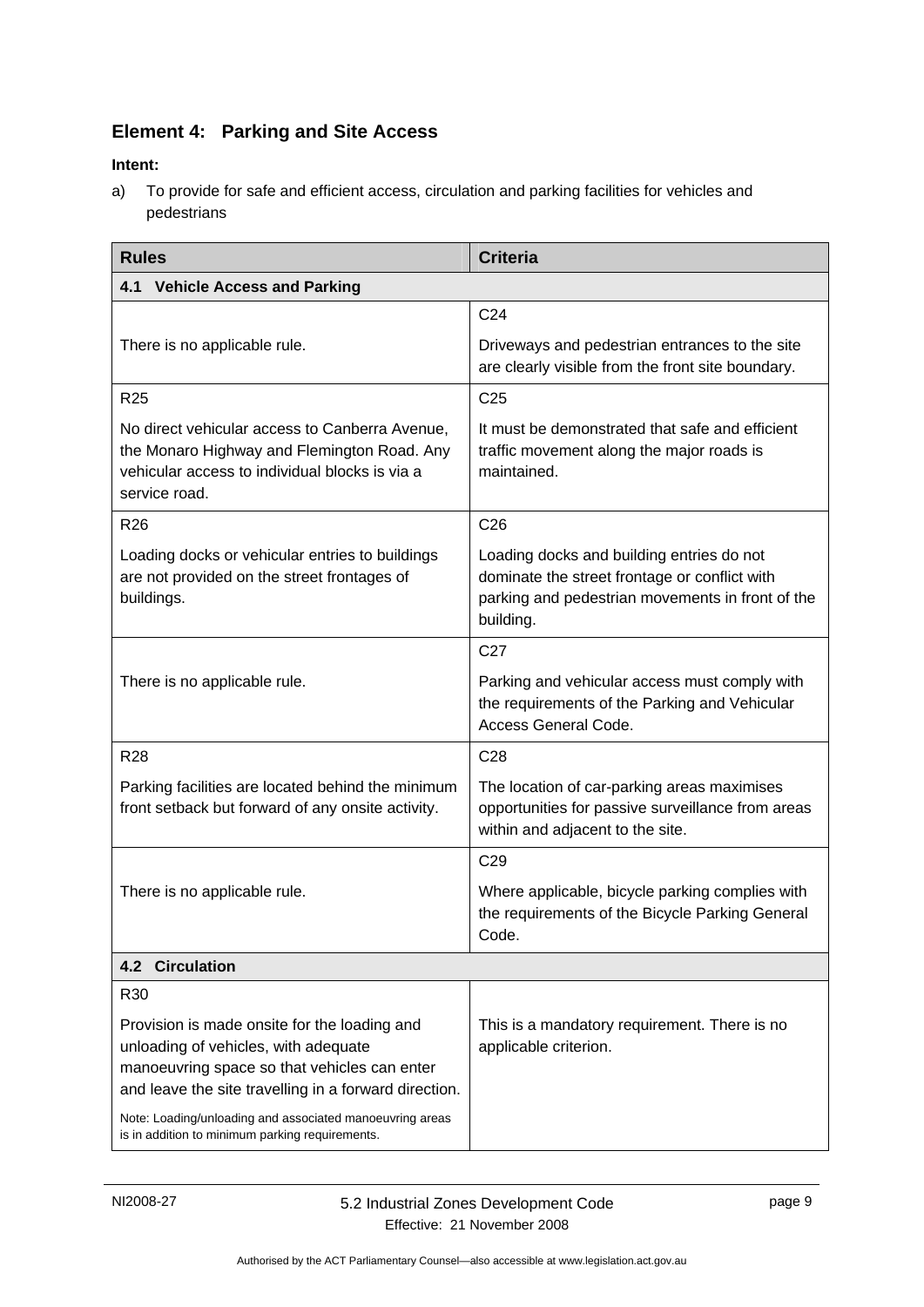## <span id="page-13-0"></span>**Element 5: Amenity**

**Intent:** 

a) To provide for a high level of amenity through consideration of personal safety, landscaping and visual impact

| <b>Rules</b>                                                                                                                                                                                                                                                                                    | <b>Criteria</b>                                                                                                                                                                                                    |  |  |
|-------------------------------------------------------------------------------------------------------------------------------------------------------------------------------------------------------------------------------------------------------------------------------------------------|--------------------------------------------------------------------------------------------------------------------------------------------------------------------------------------------------------------------|--|--|
| 5.1<br>Landscape                                                                                                                                                                                                                                                                                |                                                                                                                                                                                                                    |  |  |
|                                                                                                                                                                                                                                                                                                 | C31                                                                                                                                                                                                                |  |  |
| There is no applicable rule.                                                                                                                                                                                                                                                                    | The minimum setback area includes landscaping,<br>comprising advanced trees and shrubs, in order<br>to minimise the visual impacts of buildings, car-<br>parking areas, and plant and materials stored on<br>site. |  |  |
|                                                                                                                                                                                                                                                                                                 | C32                                                                                                                                                                                                                |  |  |
| There is no applicable rule.                                                                                                                                                                                                                                                                    | Tree planting to parking areas are positioned to<br>provide shade to such areas and to soften the<br>visual impact of such areas.                                                                                  |  |  |
| 5.2 Noise                                                                                                                                                                                                                                                                                       |                                                                                                                                                                                                                    |  |  |
|                                                                                                                                                                                                                                                                                                 | C <sub>33</sub>                                                                                                                                                                                                    |  |  |
| There is no applicable rule.                                                                                                                                                                                                                                                                    | Where the proposed use is adjacent to, or is, a<br>noise producing activity, noise attenuation<br>measures are utilised to protect the amenity of<br>the area and promote compatibility of uses.                   |  |  |
| R34                                                                                                                                                                                                                                                                                             | C34                                                                                                                                                                                                                |  |  |
| A Noise Management Plan, prepared by an<br>accredited acoustic specialist who is a member of<br>the Australian Acoustical Society, endorsed by<br>Environment Protection is provided for the<br>following uses:<br>-club<br>-drink establishment<br>-hotel<br>-industry (except light industry) | If an endorsed Noise Management Plan is not<br>provided, the application will be referred to the<br>relevant agency in accordance with the<br>requirements of the Planning and Development<br>Act 2007.            |  |  |
| -indoor entertainment facility<br>-restaurant                                                                                                                                                                                                                                                   |                                                                                                                                                                                                                    |  |  |
| The Noise Management Plan details the design,<br>siting and construction methods, which will be<br>used to minimise the impact of noise on<br>neighbours.                                                                                                                                       |                                                                                                                                                                                                                    |  |  |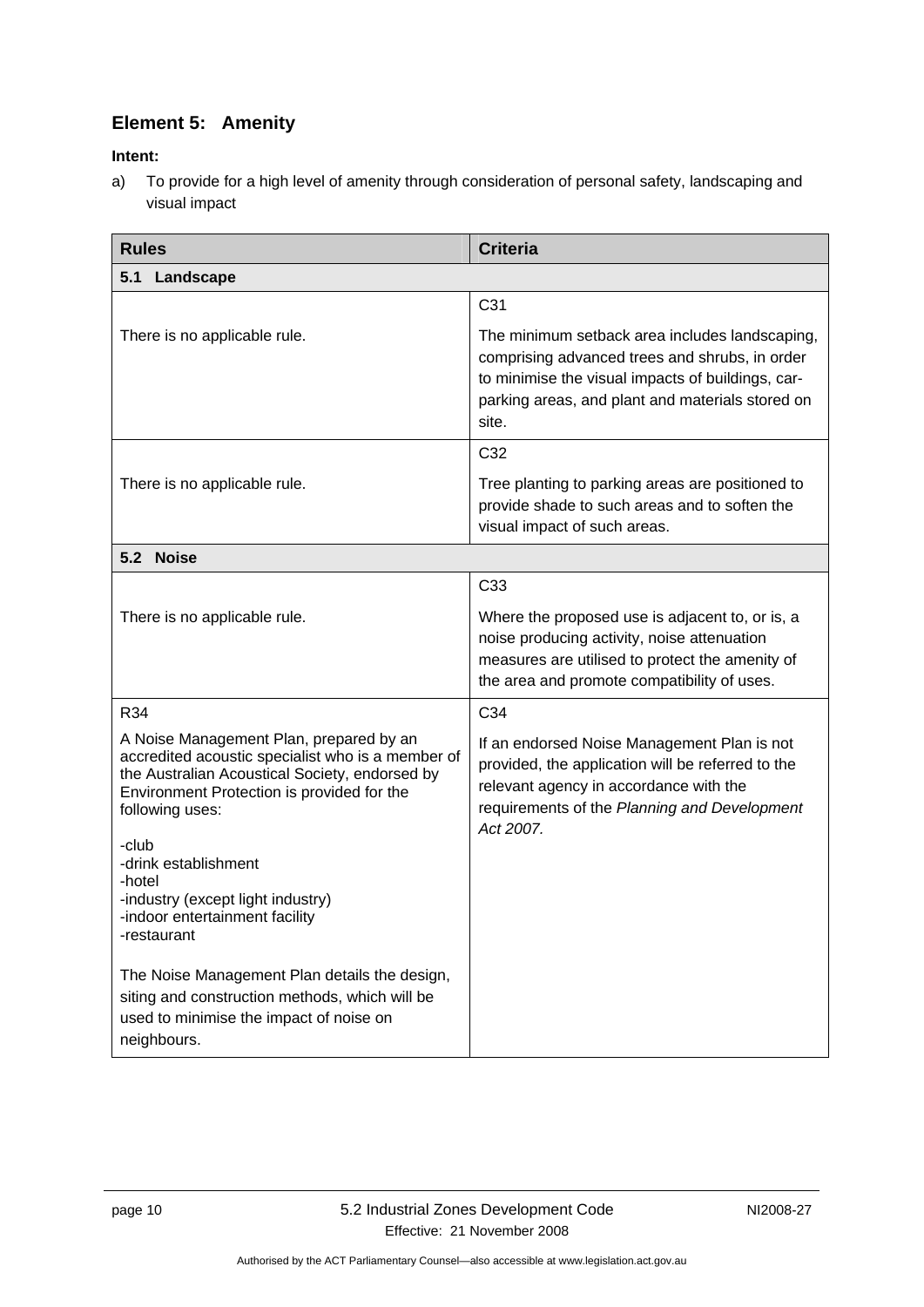<span id="page-14-0"></span>

| 5.3 Lighting                                                                                                                                                                             |                                                                                                                |  |
|------------------------------------------------------------------------------------------------------------------------------------------------------------------------------------------|----------------------------------------------------------------------------------------------------------------|--|
| R35                                                                                                                                                                                      | C <sub>35</sub>                                                                                                |  |
| External lighting is provided to building frontages,<br>to all pathways, roads/laneways and car parking<br>areas in accordance with Australian Standard<br>1158.1.3 Pedestrian Lighting. | External lighting is provided in accordance with<br>the ACT Crime Prevention and Urban Design<br>General Code. |  |
| R36                                                                                                                                                                                      | C <sub>36</sub>                                                                                                |  |
| All external lighting provided is in accordance<br>with AS 4282 Control of the Obtrusive Effects of<br>Outdoor Lighting.                                                                 | All lighting, including security and car park<br>lighting, is designed to minimise light spill                 |  |
| <b>Signs</b><br>5.4                                                                                                                                                                      |                                                                                                                |  |
|                                                                                                                                                                                          | C <sub>37</sub>                                                                                                |  |
| There is no applicable rule.                                                                                                                                                             | Signs must comply with the Signs General Code.                                                                 |  |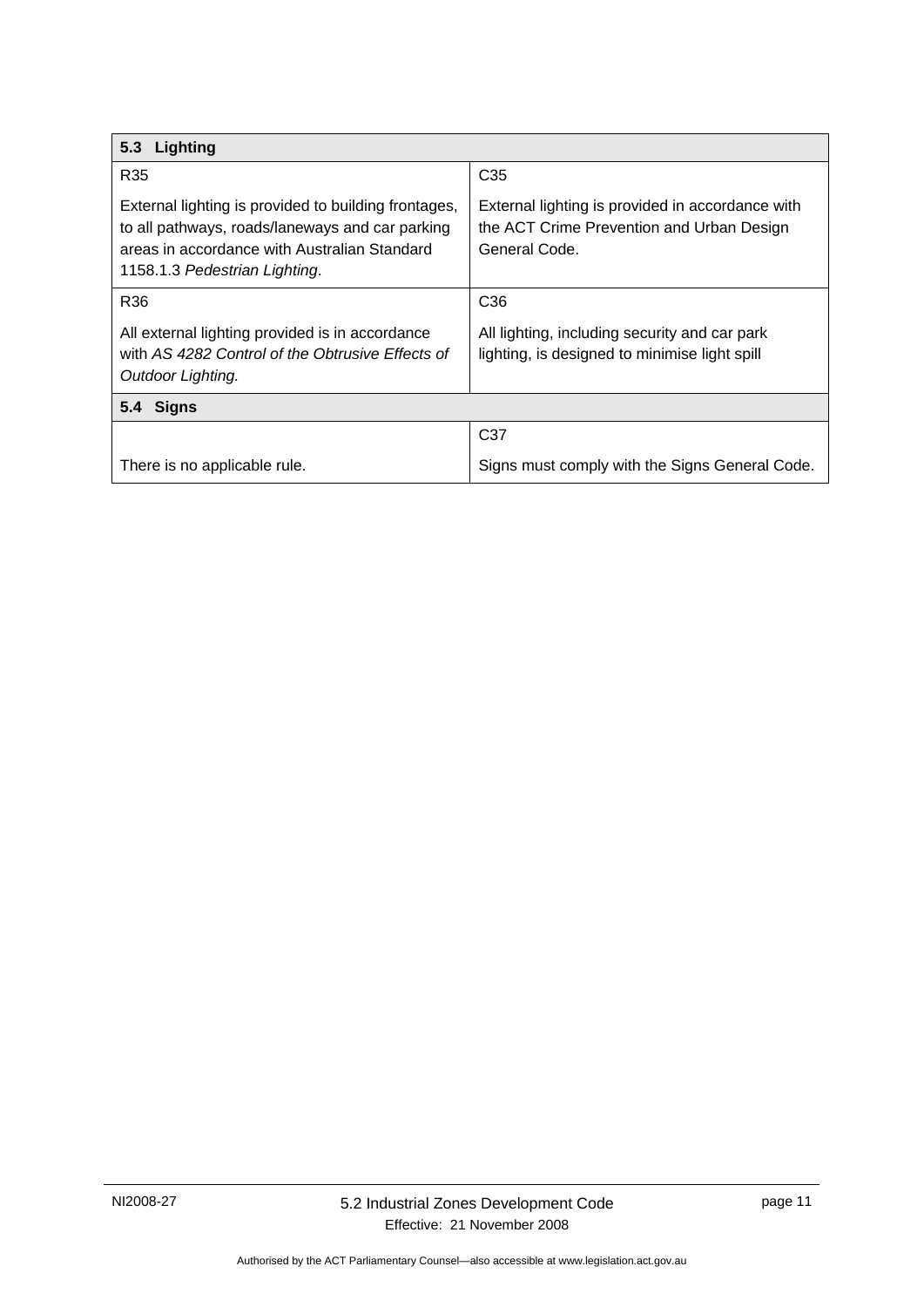## <span id="page-15-0"></span>**Element 6: Environment**

#### **Intent:**

- a) To provide for the identification and mitigation of potential onsite and offsite environmental impacts of any development
- b) To enable the incorporation of alternative design options where necessary

| <b>Rules</b>                                                                                                                                                                                                                                                                                                                                                                                                               | <b>Criteria</b>                                                                                                                                                                                                       |
|----------------------------------------------------------------------------------------------------------------------------------------------------------------------------------------------------------------------------------------------------------------------------------------------------------------------------------------------------------------------------------------------------------------------------|-----------------------------------------------------------------------------------------------------------------------------------------------------------------------------------------------------------------------|
| Water Sensitive Urban Design - Mains Water Consumption<br>6.1                                                                                                                                                                                                                                                                                                                                                              |                                                                                                                                                                                                                       |
| Note: Refer to the Water Ways: Water Sensitive Urban Design General Code for more information on Water Sensitive Urban<br>Design                                                                                                                                                                                                                                                                                           |                                                                                                                                                                                                                       |
| <b>R38</b>                                                                                                                                                                                                                                                                                                                                                                                                                 |                                                                                                                                                                                                                       |
| Evidence is provided that shows the development<br>achieves a minimum 40% reduction in mains<br>water consumption compared to an equivalent<br>development constructed in 2003 using the<br>ACTPLA on-line assessment tool or another tool<br>as included in the Water Ways: Water Sensitive<br>Urban Design General Code. The 40% target is<br>met without any reliance on landscaping<br>measures to reduce consumption. | This is a mandatory requirement. There is no<br>applicable criterion.                                                                                                                                                 |
| 6.2 Water Sensitive Urban Design - Stormwater Quality                                                                                                                                                                                                                                                                                                                                                                      |                                                                                                                                                                                                                       |
| Note: Refer to the Water Ways: Water Sensitive Urban Design General Code for more information on Water Sensitive Urban<br>Design                                                                                                                                                                                                                                                                                           |                                                                                                                                                                                                                       |
| R39                                                                                                                                                                                                                                                                                                                                                                                                                        |                                                                                                                                                                                                                       |
| Evidence is provided that demonstrates that for<br>developments on sites $<$ 2000m <sup>2</sup> , a reduction of 1-<br>in-3 month stormwater peak run off flow to pre-<br>development levels with release of captured flow<br>over a period of 1 to 3 days can be achieved.                                                                                                                                                | This is a mandatory requirement. There is no<br>applicable criterion.                                                                                                                                                 |
| R40                                                                                                                                                                                                                                                                                                                                                                                                                        | C40                                                                                                                                                                                                                   |
| Evidence is provided that demonstrates that for<br>developments on sites $>2000m^2$ , a reduction in<br>average annual stormwater pollutant export load<br>of:                                                                                                                                                                                                                                                             | For developments on sites $>2000m^2$ the<br>development is demonstrated to achieve a<br>reduction in average annual stormwater pollutant<br>export load of:                                                           |
| suspended solids by 60%<br>a)                                                                                                                                                                                                                                                                                                                                                                                              | suspended solids by 60%<br>a)                                                                                                                                                                                         |
| total phosphorous by 45%<br>b)                                                                                                                                                                                                                                                                                                                                                                                             | total phosphorous by 45%<br>b)                                                                                                                                                                                        |
| total nitrogen by 40%<br>C)                                                                                                                                                                                                                                                                                                                                                                                                | total nitrogen by 40%<br>C)                                                                                                                                                                                           |
| using the MUSIC model to demonstrate<br>compliance.                                                                                                                                                                                                                                                                                                                                                                        | compared to an urban catchment with no water<br>quality management controls, using any other<br>method, eg XP-AQUALM, PURRS, Aquacycle,<br>that can demonstrate, to the satisfaction of the<br>Authority, compliance. |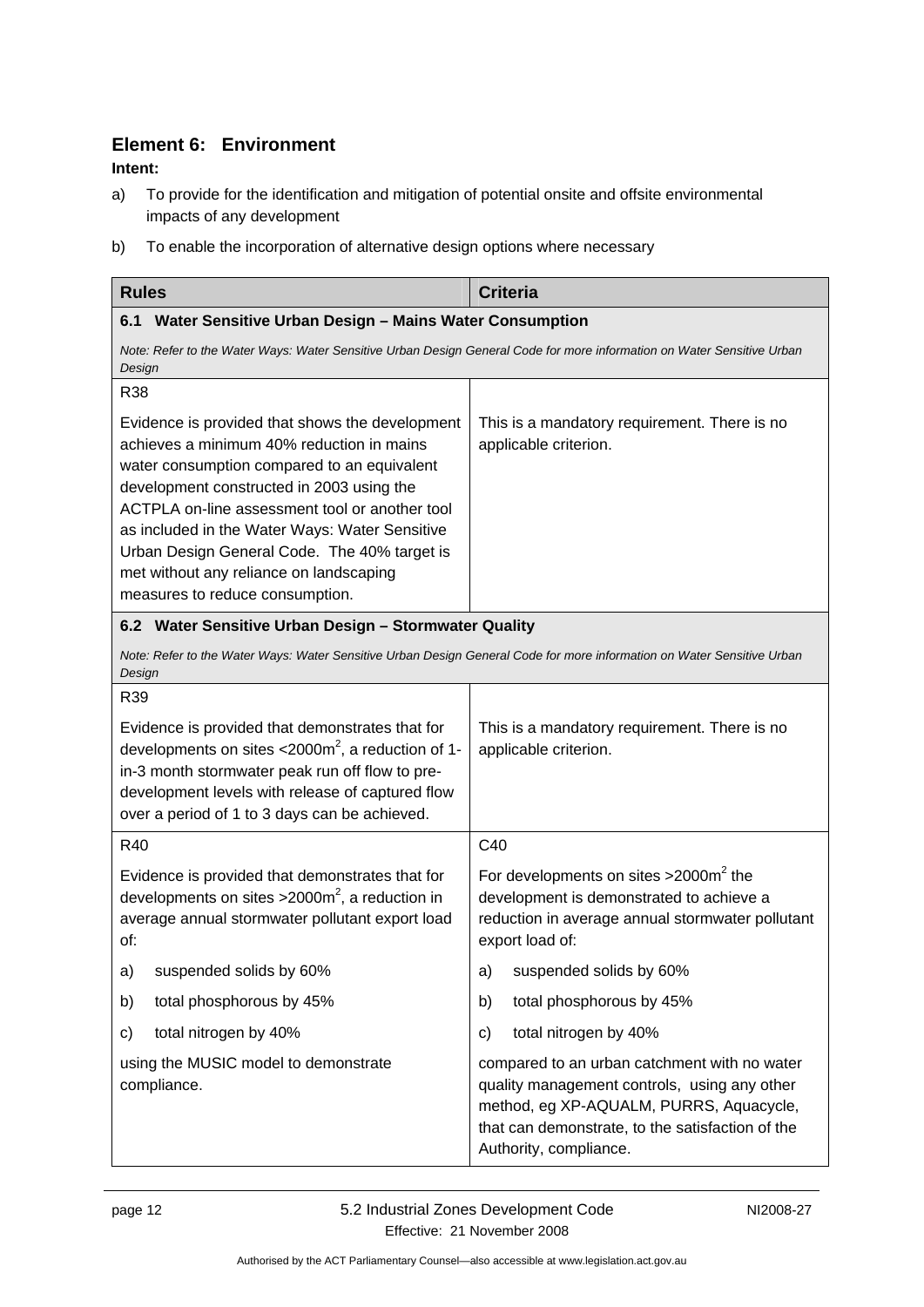<span id="page-16-0"></span>

| <b>Rules</b>                                                                                                                                                                                                                                                                                                                                                                                          | <b>Criteria</b>                                                                                                                                                                                                            |  |
|-------------------------------------------------------------------------------------------------------------------------------------------------------------------------------------------------------------------------------------------------------------------------------------------------------------------------------------------------------------------------------------------------------|----------------------------------------------------------------------------------------------------------------------------------------------------------------------------------------------------------------------------|--|
| 6.3 Water Sensitive Urban Design - Stormwater Quantity                                                                                                                                                                                                                                                                                                                                                |                                                                                                                                                                                                                            |  |
| Note: Refer to the Water Ways: Water Sensitive Urban Design General Code for more information on Water Sensitive Urban<br>Design                                                                                                                                                                                                                                                                      |                                                                                                                                                                                                                            |  |
| R41                                                                                                                                                                                                                                                                                                                                                                                                   |                                                                                                                                                                                                                            |  |
| Evidence is provided that shows the development<br>achieves:                                                                                                                                                                                                                                                                                                                                          | This is a mandatory requirement. There is no<br>applicable criterion.                                                                                                                                                      |  |
| a)<br>a reduction of 1-in-3 month stormwater peak<br>run off flow to pre-development levels with<br>release of captured flow over a period of 1<br>to 3 days.                                                                                                                                                                                                                                         |                                                                                                                                                                                                                            |  |
| a reduction of 1-in-5 year and 1-in-100 year<br>b)<br>stormwater peak run off flow to pre-<br>development levels                                                                                                                                                                                                                                                                                      |                                                                                                                                                                                                                            |  |
| using XP-RAFTS, DRAINS (ILSAX), RORB or<br>WBNM models to demonstrate compliance.                                                                                                                                                                                                                                                                                                                     |                                                                                                                                                                                                                            |  |
| Heritage<br>6.4                                                                                                                                                                                                                                                                                                                                                                                       |                                                                                                                                                                                                                            |  |
| R42                                                                                                                                                                                                                                                                                                                                                                                                   | C42                                                                                                                                                                                                                        |  |
| In accordance with section 148 of the Planning<br>and Development Act 2007, applications for<br>development on land or buildings subject to<br>interim or full heritage registration are to be<br>accompanied by advice from the Heritage<br>Council stating that the development meets the<br>requirements of the Heritage Act 2004.                                                                 | If advice from the Heritage Council is required,<br>but not provided, then the application will be<br>referred to the Heritage Council in accordance<br>with the requirements of the Planning and<br>Development Act 2007. |  |
| <b>Contamination</b><br>6.5                                                                                                                                                                                                                                                                                                                                                                           |                                                                                                                                                                                                                            |  |
| R43                                                                                                                                                                                                                                                                                                                                                                                                   | C43                                                                                                                                                                                                                        |  |
| A statement is provided that the potential for land<br>contamination has been assessed in accordance<br>with the ACT Government Strategic Plan -<br>Contaminated Sites Management 1995 and the<br><b>ACT Environment Protection Authority</b><br><b>Contaminated Sites Environmental Protection</b><br>Policy 2000, and it is demonstrated that the land<br>is suitable for the proposed development. | If a statement that the site has been assessed is<br>not provided, the application will be referred to<br>the relevant agency in accordance with the<br>requirements of the Planning and Development<br>Act 2007.          |  |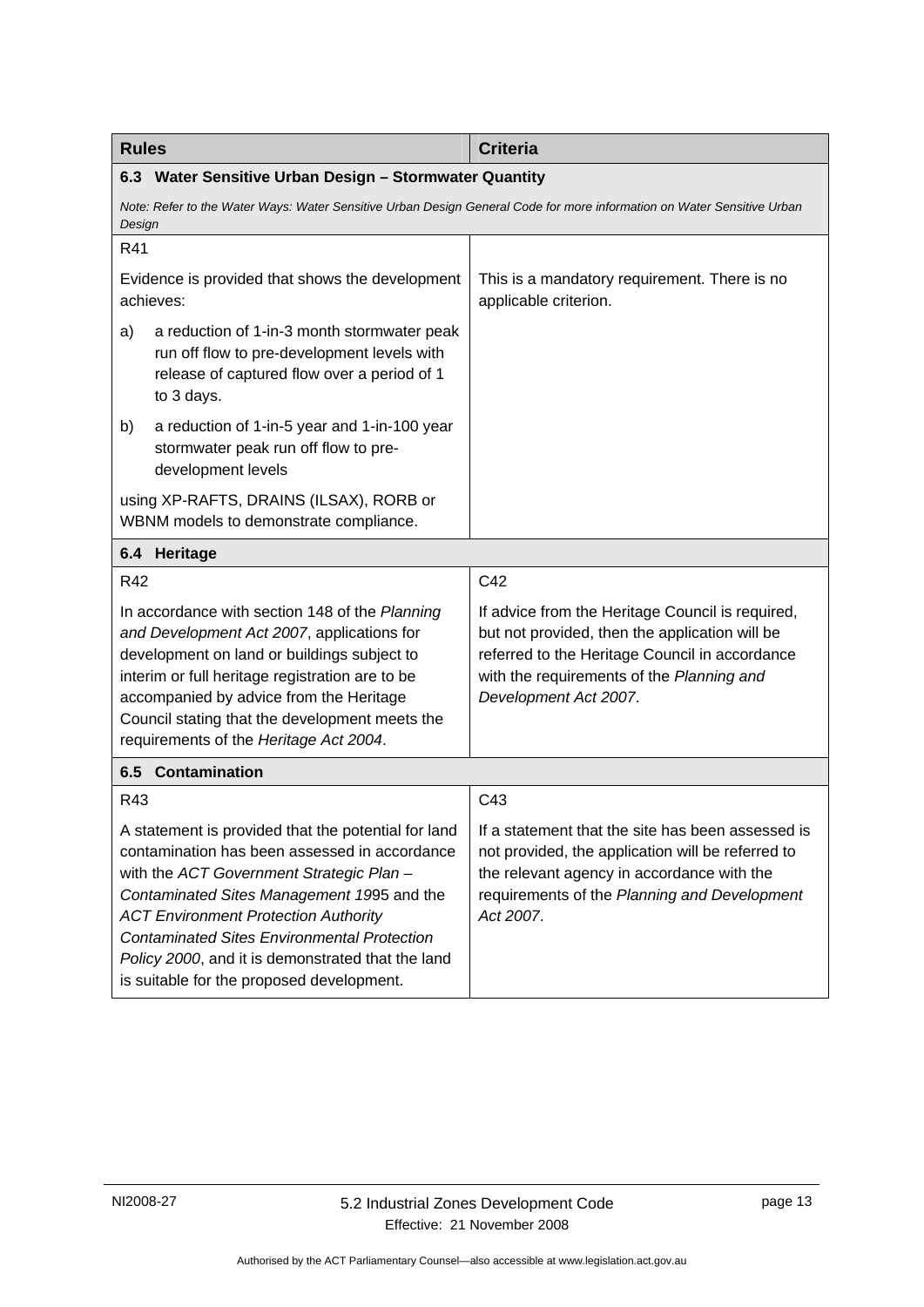<span id="page-17-0"></span>

| <b>Rules</b>                                                                                                                                                                                                                                                                                                                                                                | <b>Criteria</b>                                                                                                                                                                                                                                                                                 |
|-----------------------------------------------------------------------------------------------------------------------------------------------------------------------------------------------------------------------------------------------------------------------------------------------------------------------------------------------------------------------------|-------------------------------------------------------------------------------------------------------------------------------------------------------------------------------------------------------------------------------------------------------------------------------------------------|
| <b>Trees</b><br>6.6                                                                                                                                                                                                                                                                                                                                                         |                                                                                                                                                                                                                                                                                                 |
| R44                                                                                                                                                                                                                                                                                                                                                                         | C44                                                                                                                                                                                                                                                                                             |
| In accordance with section 148 of the Planning<br>and Development Act 2007, where the<br>development requires groundwork within the tree<br>protection zone of a protected tree, or is likely to<br>cause damage to or removal of, any protected<br>trees, the application must be accompanied by a<br>tree management plan approved under the Tree<br>Protection Act 2005. | If an approved tree management plan is required,<br>but not provided, then a draft tree management<br>plan must be provided with the application. The<br>draft plan will be referred to the relevant agency<br>in accordance with the requirements of the<br>Planning and Development Act 2007. |
| Note: "Protected tree" is defined under the Tree Protection Act<br>2005.                                                                                                                                                                                                                                                                                                    |                                                                                                                                                                                                                                                                                                 |
| R45                                                                                                                                                                                                                                                                                                                                                                         | C45                                                                                                                                                                                                                                                                                             |
| Trees on development sites are removed only<br>with the prior agreement in writing of the<br>Territory.                                                                                                                                                                                                                                                                     | Retained trees are protected and maintained<br>during construction to the satisfaction of the<br>Territory.                                                                                                                                                                                     |
| 6.7 Hazardous Material                                                                                                                                                                                                                                                                                                                                                      |                                                                                                                                                                                                                                                                                                 |
| R46                                                                                                                                                                                                                                                                                                                                                                         | C46                                                                                                                                                                                                                                                                                             |
| For the demolition of multi-unit housing (including<br>garages and carports) constructed* prior to 1985,<br>and Commercial / Industrial premises constructed<br>prior to 2005, a Hazardous Materials Survey<br>(including an asbestos survey) is carried out and<br>signed by an appropriately licensed person and is<br>endorsed by Environment Protection.                |                                                                                                                                                                                                                                                                                                 |
| The Survey is provided and covers the disposal<br>of hazardous materials, showing that:                                                                                                                                                                                                                                                                                     |                                                                                                                                                                                                                                                                                                 |
| a) Hazardous material disposal (including<br>asbestos) is to be at a licensed disposal facility in<br>the ACT                                                                                                                                                                                                                                                               |                                                                                                                                                                                                                                                                                                 |
| b) If hazardous materials are to be transported for<br>disposal interstate, approval from the<br>Environment Protection Authority is obtained prior<br>to removal of material from the site                                                                                                                                                                                 |                                                                                                                                                                                                                                                                                                 |
| c) An appropriately licensed contractor is<br>engaged for the removal and transport of all<br>hazardous materials (including asbestos) present<br>at the site.                                                                                                                                                                                                              |                                                                                                                                                                                                                                                                                                 |
| * construction date means the date when the<br>Certificate of Occupancy was issued                                                                                                                                                                                                                                                                                          |                                                                                                                                                                                                                                                                                                 |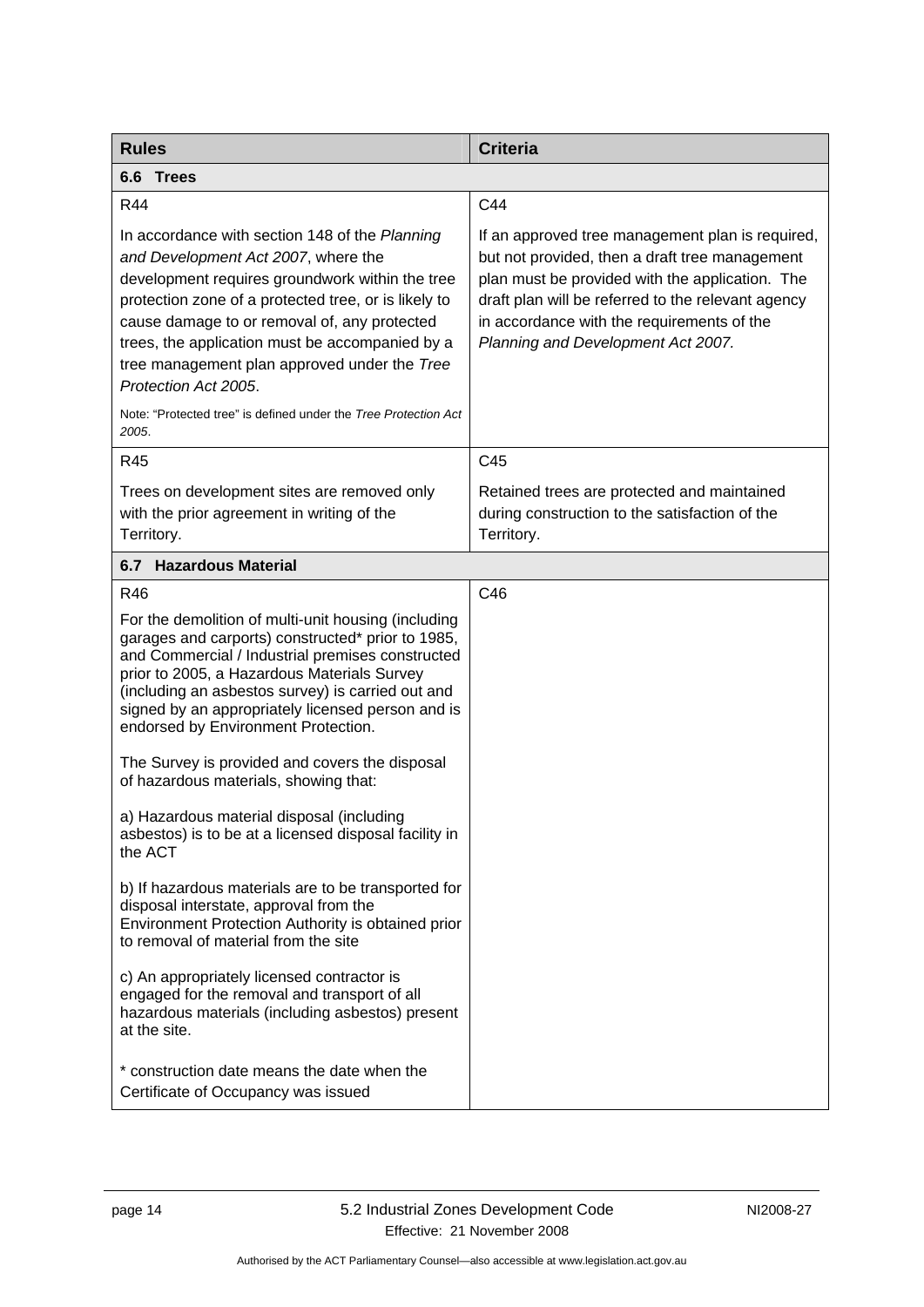<span id="page-18-0"></span>

| <b>Rules</b>                                                                                                                                                                                                                                                         | <b>Criteria</b>                                                                                                                                                                                                    |  |
|----------------------------------------------------------------------------------------------------------------------------------------------------------------------------------------------------------------------------------------------------------------------|--------------------------------------------------------------------------------------------------------------------------------------------------------------------------------------------------------------------|--|
| 6.8 Excavation                                                                                                                                                                                                                                                       |                                                                                                                                                                                                                    |  |
|                                                                                                                                                                                                                                                                      | C47                                                                                                                                                                                                                |  |
| There is no applicable rule.                                                                                                                                                                                                                                         | Onsite cut and fill is minimised and managed to<br>ameliorate negative off site impacts.                                                                                                                           |  |
| <b>Erosion and Sediment Control</b><br>6.9                                                                                                                                                                                                                           |                                                                                                                                                                                                                    |  |
| <b>R48</b>                                                                                                                                                                                                                                                           | C <sub>48</sub>                                                                                                                                                                                                    |  |
| For sites less than 0.3 of a hectare, a plan is<br>provided to demonstrate that the development<br>complies with the ACT Environment Protection<br>Authority, Environment Protection Guidelines for<br>Construction and Land Development in the ACT,<br>August 2007. | If a plan is not provided, the application will be<br>referred to the relevant agency in accordance<br>with the requirements of the Planning and<br>Development Act 2007.                                          |  |
| R49                                                                                                                                                                                                                                                                  | C <sub>49</sub>                                                                                                                                                                                                    |  |
| For development on a site greater than 0.3 of a<br>hectare, the application is accompanied by an<br>Erosion and Sediment Control Plan endorsed by<br><b>ACT Environment Protection.</b>                                                                              | If an endorsed Sediment and Erosion Control<br>Plan is not provided the application will be<br>referred to the relevant agency in accordance<br>with the requirements of the Planning and<br>Development Act 2007. |  |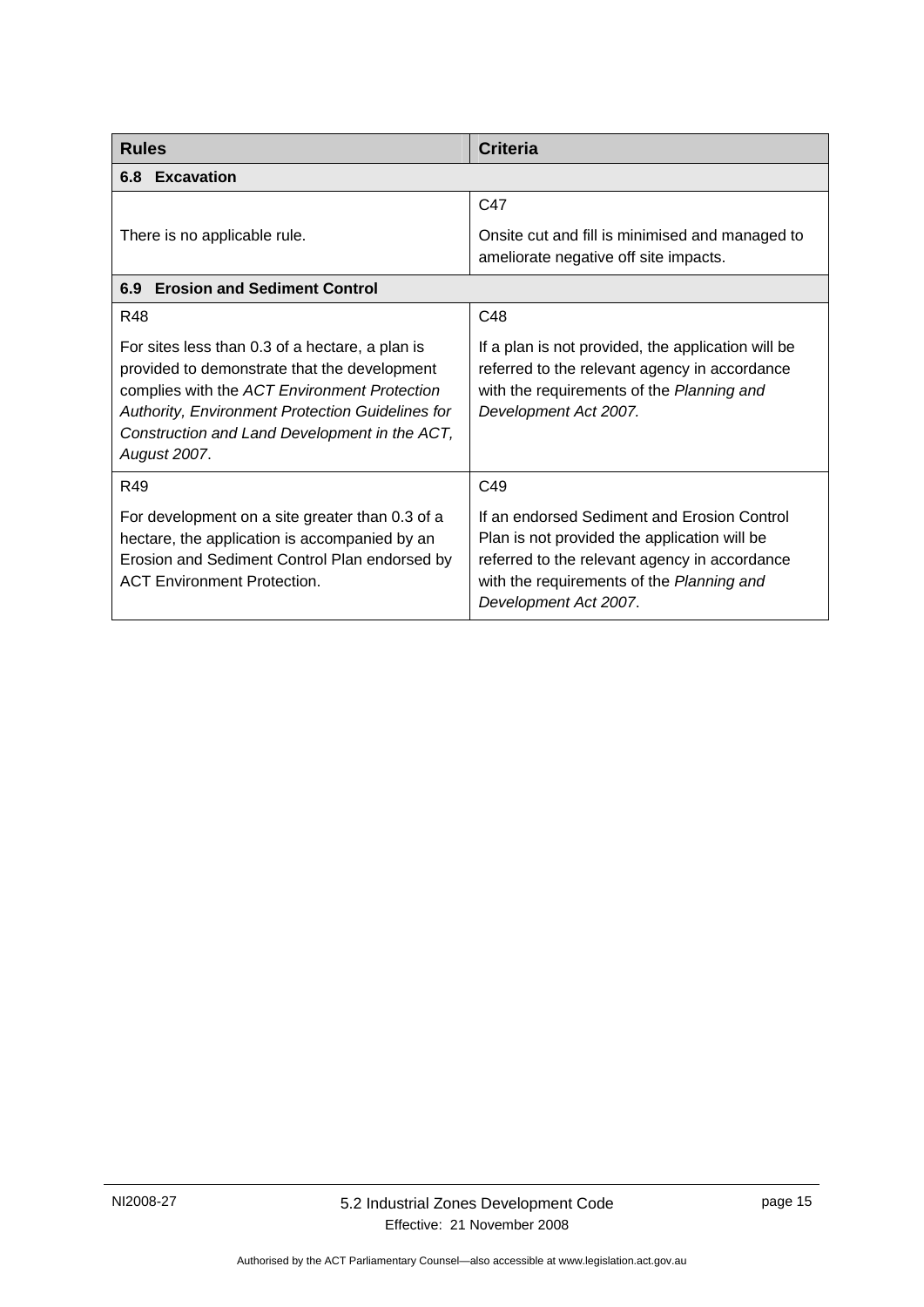## <span id="page-19-0"></span>**Element 7: Services**

### **Intent:**

a) To provide for all necessary onsite services required for the construction and operation stages of the proposed use, to the satisfaction of the relevant authority

| <b>Rules</b>                                                                                                                                                                                                                                                                                                                                                                                                      | <b>Criteria</b>                                                                                                                                                                                                               |  |
|-------------------------------------------------------------------------------------------------------------------------------------------------------------------------------------------------------------------------------------------------------------------------------------------------------------------------------------------------------------------------------------------------------------------|-------------------------------------------------------------------------------------------------------------------------------------------------------------------------------------------------------------------------------|--|
| 7.1<br><b>Waste Management</b>                                                                                                                                                                                                                                                                                                                                                                                    |                                                                                                                                                                                                                               |  |
| <b>R50</b>                                                                                                                                                                                                                                                                                                                                                                                                        | C <sub>50</sub>                                                                                                                                                                                                               |  |
| In accordance with section 148 of the Planning<br>and Development Act 2007, applications are to<br>be accompanied by a statement of compliance<br>from the Department of Territory and Municipal<br>Services stating that the waste facilities and<br>management associated with the development<br>are in accordance with the Development Control<br>Code for Best Practice Waste Management in the<br>ACT 1999. | If a statement of compliance is not provided the<br>application will be referred to the Department of<br>Territory and Municipal Services in accordance<br>with the requirements of the Planning and<br>Development Act 2007. |  |
| 7.2 Utilities                                                                                                                                                                                                                                                                                                                                                                                                     |                                                                                                                                                                                                                               |  |
| R <sub>51</sub>                                                                                                                                                                                                                                                                                                                                                                                                   | C <sub>51</sub>                                                                                                                                                                                                               |  |
| A Statement of Compliance from each relevant<br>utility provider is provided, which confirms that<br>the location and nature of earthworks, utility<br>connections, proposed buildings, pavements and<br>landscape features comply with utility standards,<br>access provisions and asset clearance zones.                                                                                                        | If a statement of endorsement is not provided the<br>application will be referred to the relevant agency<br>in accordance with the requirements of the<br>Planning and Development Act 2007.                                  |  |
| Note: Where there is a conflict between planning and utility<br>requirements, the utility requirements take precedence over<br>other provisions of this Code.                                                                                                                                                                                                                                                     |                                                                                                                                                                                                                               |  |
| 7.3 Liquid Trade Waste                                                                                                                                                                                                                                                                                                                                                                                            |                                                                                                                                                                                                                               |  |
| <b>R52</b>                                                                                                                                                                                                                                                                                                                                                                                                        | C <sub>52</sub>                                                                                                                                                                                                               |  |
| A Statement of Compliance from the relevant<br>agency is provided, which confirms that the<br>discharge (or potential discharge by accident or<br>spillage) of non-domestic liquid waste to the<br>sewerage or stormwater networks complies with<br>utility standards and requirements.                                                                                                                           | If a Statement of Compliance is not provided the<br>application will be referred to the relevant agency<br>in accordance with the requirements of the<br>Planning and Development Act 2007.                                   |  |
| 7.4 Waste Water                                                                                                                                                                                                                                                                                                                                                                                                   |                                                                                                                                                                                                                               |  |
| R <sub>53</sub>                                                                                                                                                                                                                                                                                                                                                                                                   | C <sub>53</sub>                                                                                                                                                                                                               |  |
| Subject to ACTEWAGL approval, all under cover<br>areas drain to the sewer.                                                                                                                                                                                                                                                                                                                                        | This is a mandatory requirement. There is no<br>applicable criterion.                                                                                                                                                         |  |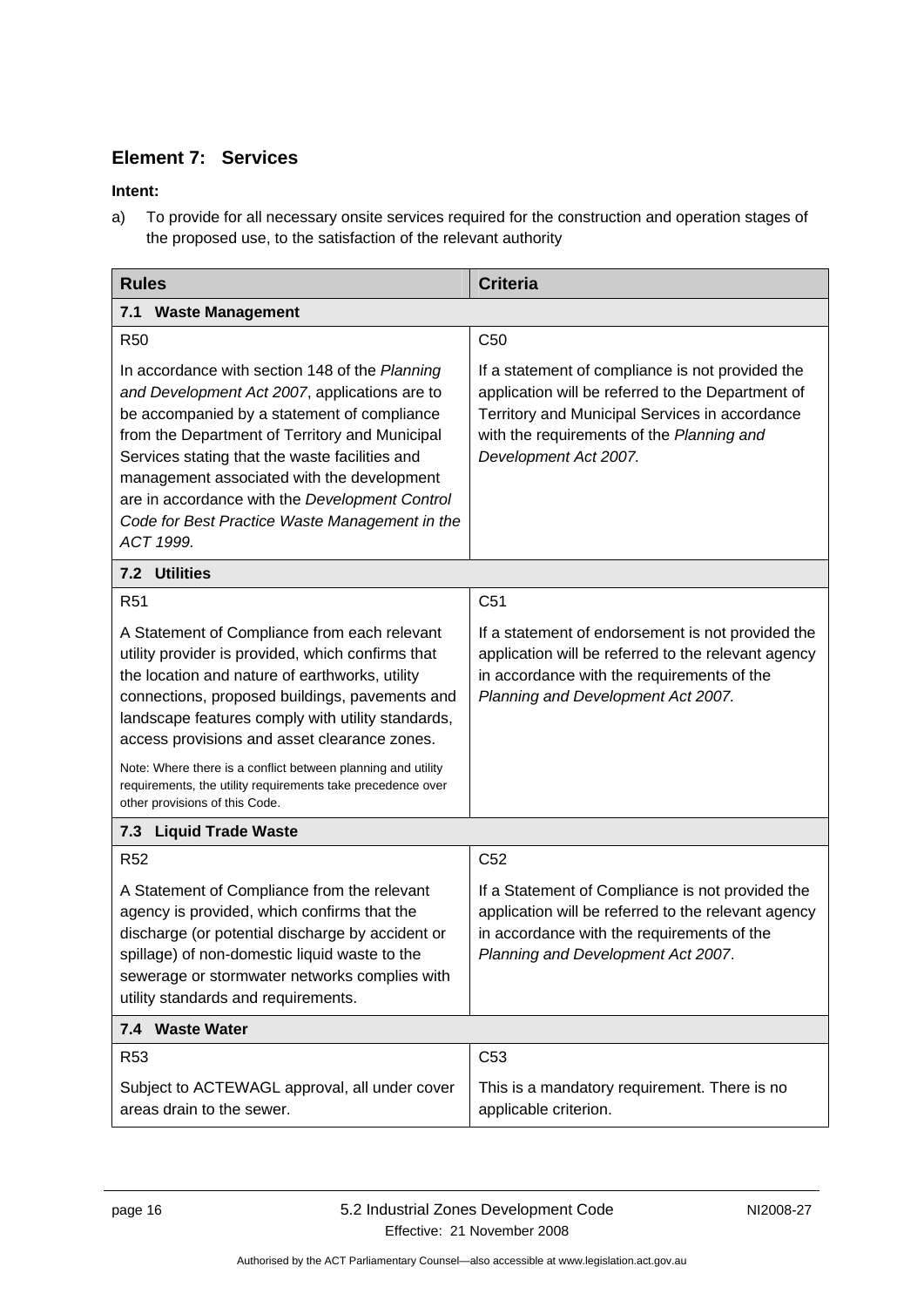<span id="page-20-0"></span>

| <b>Rules</b>                                                                                                                                                                                                                                                                                                                         | <b>Criteria</b>                                                                                                                                                                              |  |
|--------------------------------------------------------------------------------------------------------------------------------------------------------------------------------------------------------------------------------------------------------------------------------------------------------------------------------------|----------------------------------------------------------------------------------------------------------------------------------------------------------------------------------------------|--|
| 7.5 Storage                                                                                                                                                                                                                                                                                                                          |                                                                                                                                                                                              |  |
| <b>R54</b>                                                                                                                                                                                                                                                                                                                           | C <sub>54</sub>                                                                                                                                                                              |  |
| Outdoor storage areas are located behind the<br>building line and screened from view from any<br>road or other public area.                                                                                                                                                                                                          | Where the proposed use of the site requires open<br>areas for storage of goods and materials,<br>adequate provision is included in the design and<br>layout of the site.                     |  |
| <b>R55</b>                                                                                                                                                                                                                                                                                                                           |                                                                                                                                                                                              |  |
| Outdoor storage areas do not encroach on car-<br>parking areas, driveways or landscape areas                                                                                                                                                                                                                                         | This is a mandatory requirement. There is no<br>applicable criterion.                                                                                                                        |  |
| <b>Servicing and Site Management</b><br>7.6                                                                                                                                                                                                                                                                                          |                                                                                                                                                                                              |  |
| R <sub>56</sub>                                                                                                                                                                                                                                                                                                                      | C <sub>56</sub>                                                                                                                                                                              |  |
| In accordance with section 148 of the Planning<br>and Development Act 2007, applications is<br>accompanied by a statement of endorsement<br>from the relevant agency stating that the waste<br>facilities and management associated with the<br>development are in accordance with the Design<br>Standards for Urban Infrastructure. | If a statement of endorsement is not provided the<br>application will be referred to the relevant agency<br>in accordance with the requirements of the<br>Planning and Development Act 2007. |  |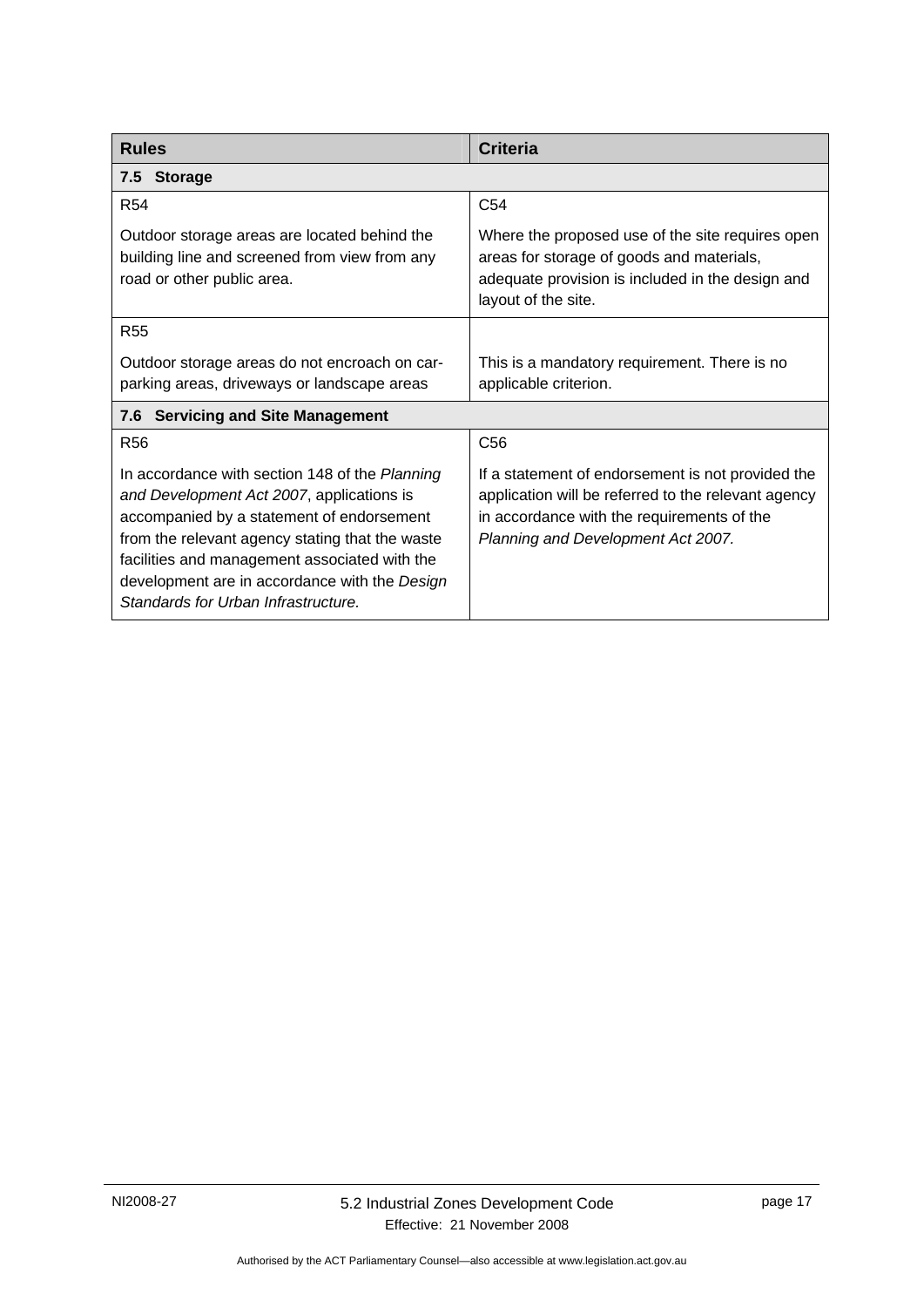## <span id="page-21-0"></span>**Part C – Site Specific Controls**

Part C provides additional specific controls for particular industrial areas or sites.

**Part C(1) – Fyshwick and Griffith** 

### **Element 1: Restrictions on Use**

### **Intent:**

a) To provide for complementary commercial services to meet the needs of the Industrial Zones while protecting the viability of commercial centres through limited size and nature of uses

| <b>Rules</b>                                                                                                                                     | <b>Criteria</b>                                                       |
|--------------------------------------------------------------------------------------------------------------------------------------------------|-----------------------------------------------------------------------|
| Shops in West Fyshwick and Griffith Section 26 (part) (Figure 1)<br>1.1                                                                          |                                                                       |
| <b>R57</b>                                                                                                                                       |                                                                       |
| In West Fyshwick the maximum GFA limit per<br>shop is:                                                                                           | This is a mandatory requirement. There is no<br>applicable criterion. |
| 200 $m^2$ ; except for<br>a)                                                                                                                     |                                                                       |
| b)<br>Fyshwick Section 30 Block 18, where the<br>maximum GFA per shop used for the<br>display and sale of alcoholic beverages is<br>1200 $m^2$ . |                                                                       |



**Figure 1 West Fyshwick and Griffith Section 26 (part)**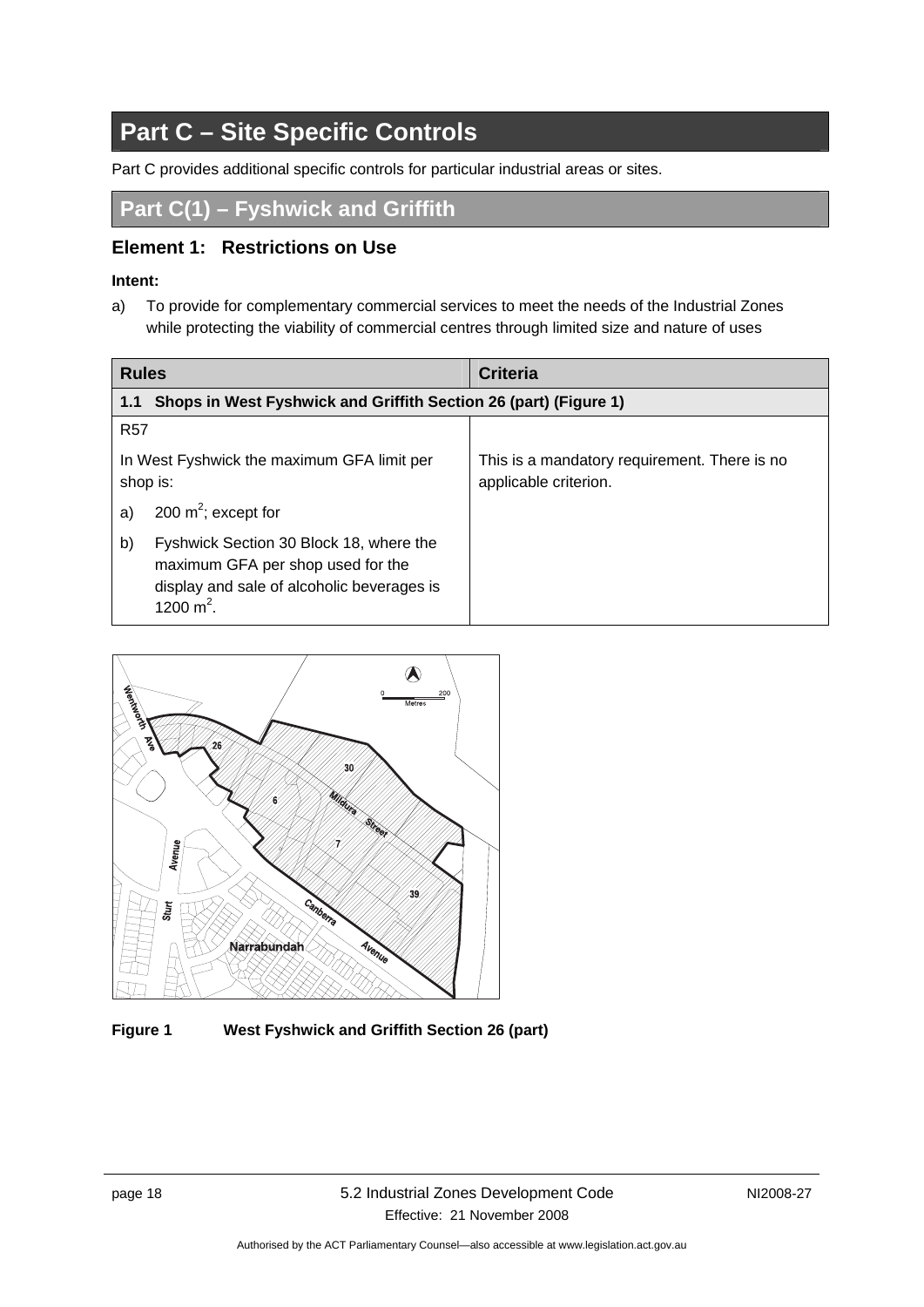## <span id="page-22-0"></span>**Part C(2) - Hume**

## **Element 1: Restrictions on Use**

#### **Intent:**

a) To ensure non-industrial uses are restricted in size and nature to meet the needs of the local workforce or existing character of the site

| <b>Rules</b>                       |                                                                                                                                                                                                                                                                                     | <b>Criteria</b>                                                                                                                                                                                                                  |
|------------------------------------|-------------------------------------------------------------------------------------------------------------------------------------------------------------------------------------------------------------------------------------------------------------------------------------|----------------------------------------------------------------------------------------------------------------------------------------------------------------------------------------------------------------------------------|
| 1.1                                | Hill Station, Hume (Figure 2)                                                                                                                                                                                                                                                       |                                                                                                                                                                                                                                  |
| <b>R58</b>                         |                                                                                                                                                                                                                                                                                     |                                                                                                                                                                                                                                  |
| Shop:<br>a)<br>b)<br>C)<br>Office: | Must be ancillary to the use of land, or<br>restricted to tourist related goods such as<br>arts and crafts and souvenirs;<br>Except for arts, crafts or souvenirs, is limited<br>to a maximum GFA of 250 $m^2$ ; and<br>Must not sell food (other than takeaway and<br>restaurant). | This is a mandatory requirement. There is no<br>applicable criterion.                                                                                                                                                            |
| a)                                 | Must be wholly contained within the heritage<br>buildings.                                                                                                                                                                                                                          |                                                                                                                                                                                                                                  |
|                                    | There is no applicable rule.                                                                                                                                                                                                                                                        | C <sub>59</sub><br>Development at Hill Station does not cause any<br>adverse environmental impacts and achieves<br>high standards of architectural and urban design,<br>while complying with the heritage values of the<br>site. |



**Figure 2 Hill Station, Hume**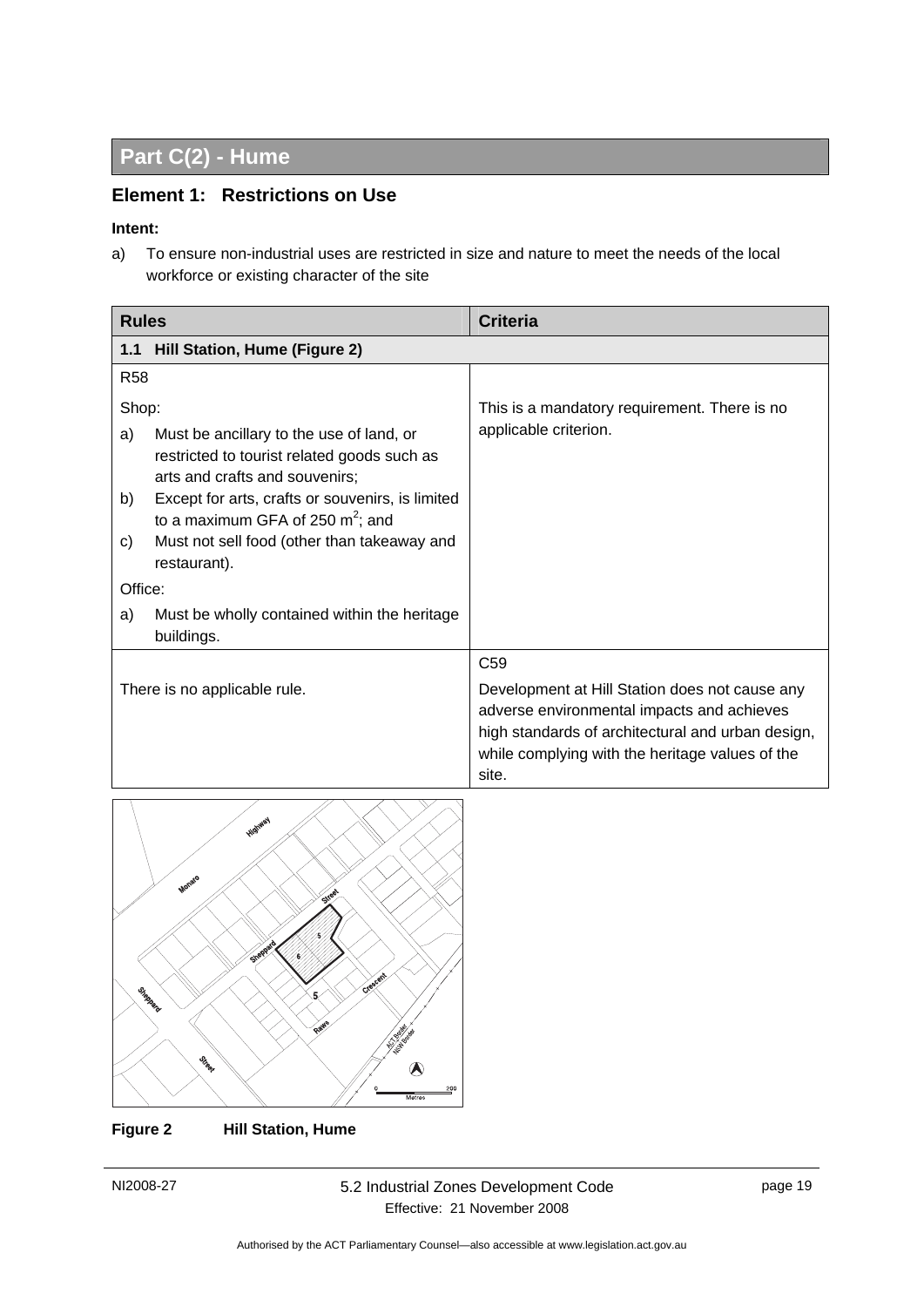## <span id="page-23-0"></span>**Part C(3) - Mitchell**

### **Element 1: Restrictions on Use**

#### **Intent:**

a) To provide for complementary commercial services to meet the needs of the Industrial Zones while protecting the viability of commercial centres through limited size and nature of uses

| <b>Rules</b>    |                                                                                      | <b>Criteria</b>                              |  |
|-----------------|--------------------------------------------------------------------------------------|----------------------------------------------|--|
| 1.1             | <b>Shops in Mitchell</b>                                                             |                                              |  |
| R <sub>60</sub> |                                                                                      |                                              |  |
|                 | In Mitchell the maximum GFA per lease is:                                            | This is a mandatory requirement. There is no |  |
| a)              | for shop (except bulky goods retailing and<br>personal services): 200 m <sup>2</sup> | applicable criterion.                        |  |
| b)              | for bulky goods retailing: 3000 $m2$                                                 |                                              |  |